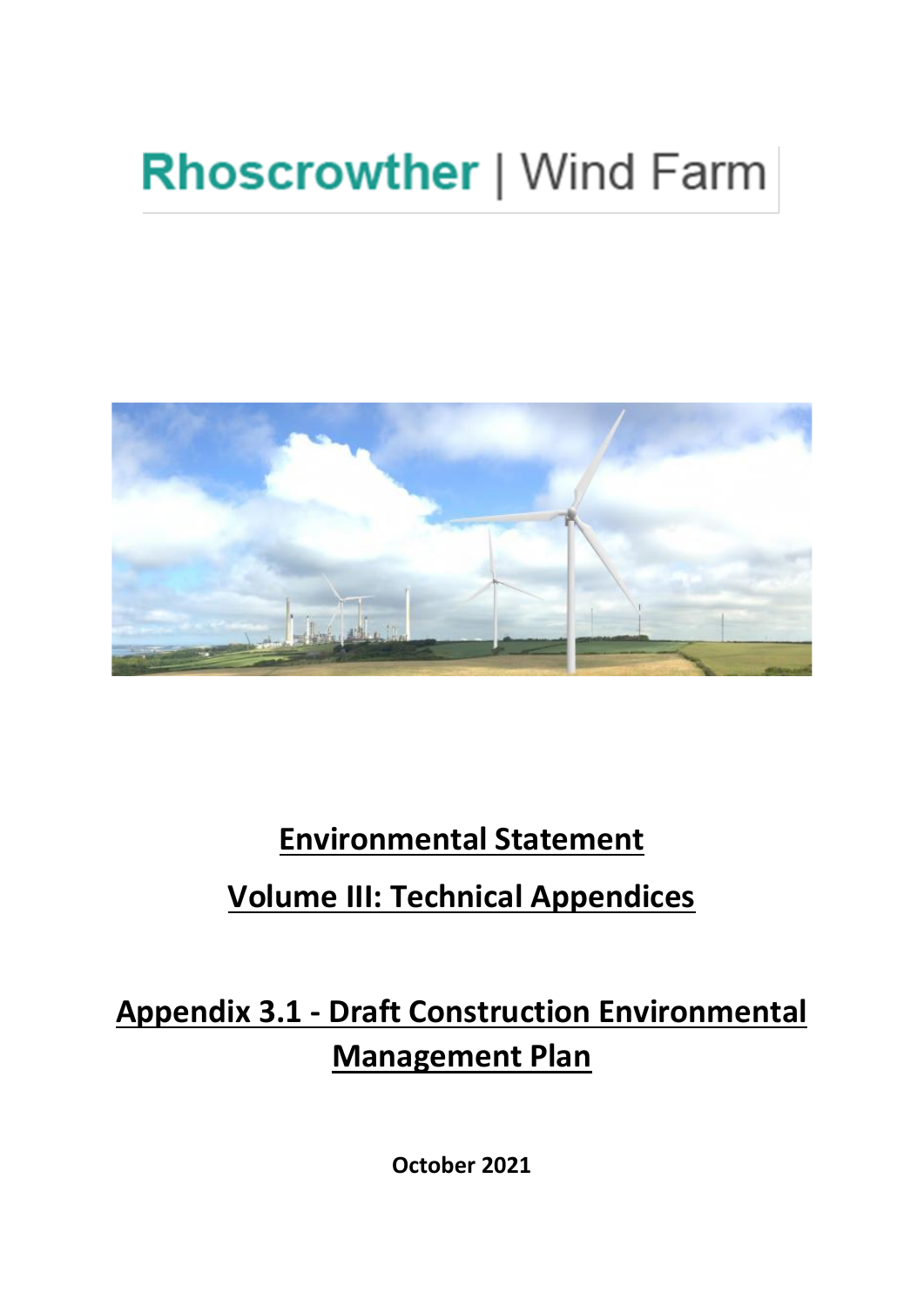**CEMP** 

### Contents

| $2^{\circ}$    |  |
|----------------|--|
|                |  |
| 4              |  |
| $5 -$          |  |
| 6              |  |
| $\overline{7}$ |  |
| 8              |  |
| 9              |  |
|                |  |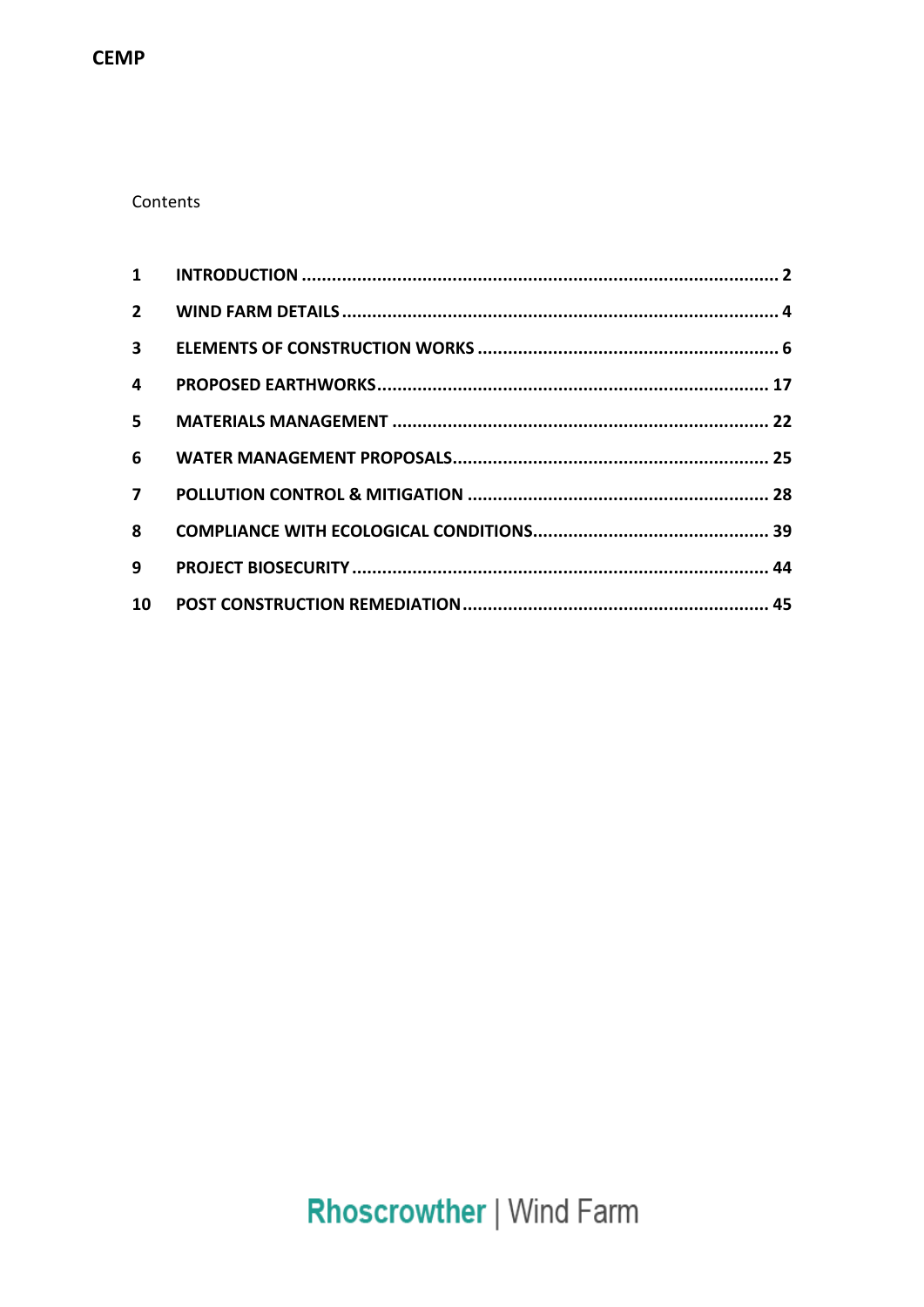### <span id="page-2-0"></span>**1 INTRODUCTION**

### **Report Purpose**

 1.1 This Construction Environmental Management Plan (CEMP) has been prepared for the construction phase of the Rhoscrowther Wind Farm.

The works that will be undertaken include:

- Construction of new access tracks;
- Construction of turbine crane hardstandings;
- Construction of turbine foundations;
- Onsite cabling works; and
- Delivery, installation and commissioning of the turbines.
- 1.2 This report has been prepared by Rhoscrowther Wind Farm Limited (RWFL). No liability is accepted for the use of all or part of this report by third parties. Any other persons who use any information contained herein do so at their own risk.
- 1.3 This CEMP has been produced to provide an overview of the methods which will be used during construction of the development in order to mitigate against any potential pollution, which could impact on the environment. Processes and methodologies described in this statement are based on previous experience and best practice.
- 1.4 This CEMP is an iterative document that will be adapted throughout the construction phase of the wind farm to reflect any new environmental concerns or constraints that arise during the construction process. It is intended that this document will be updated and approved by the local planning authority prior to the commencement of development. Furthermore the Contractors employed by RWFL will develop and update this CEMP as the construction progresses.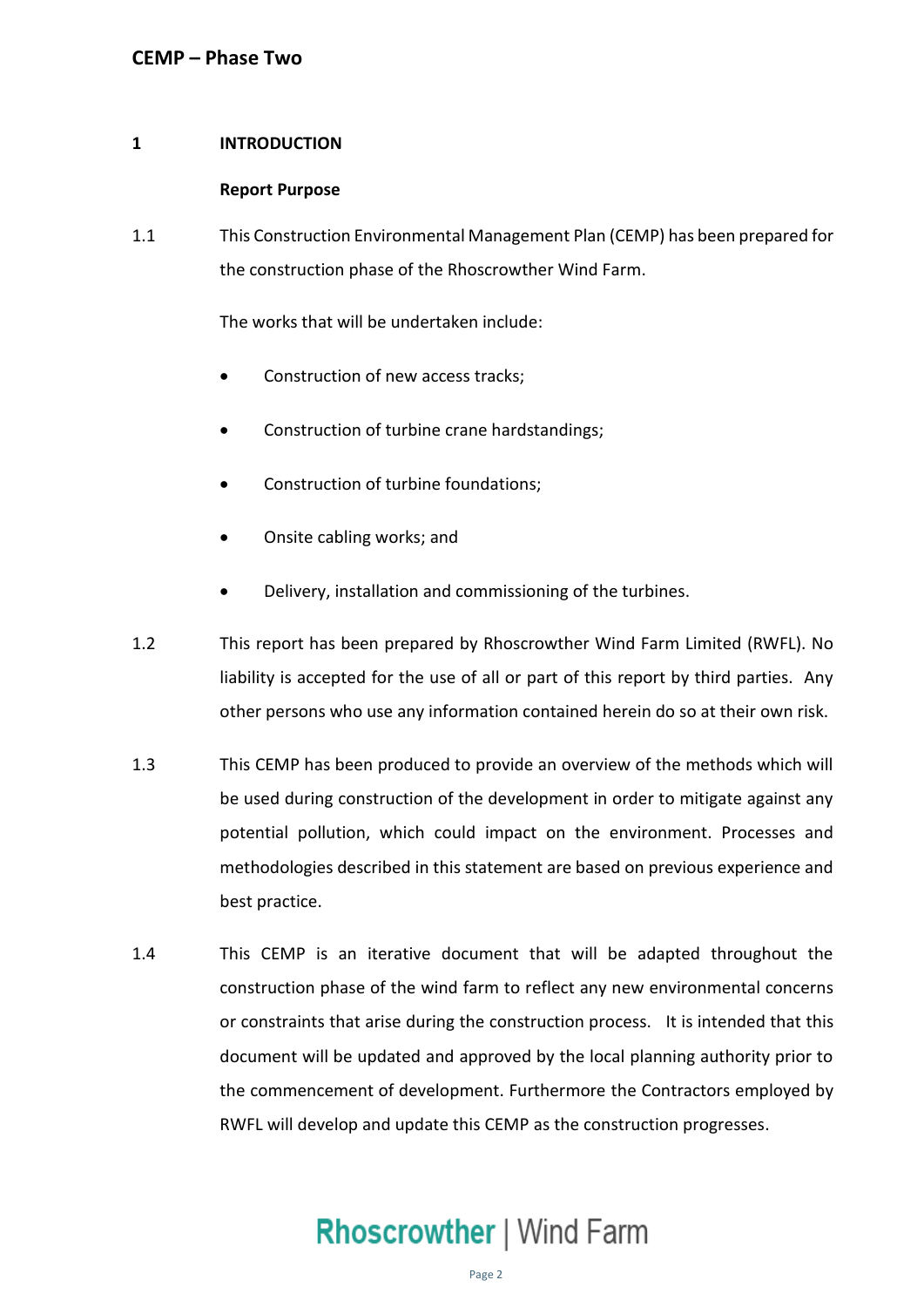- experienced principal contractors who have a proven track record in successfully constructing wind farm projects. 1.5 The CEMP outlines the minimum standards which shall be met. RWFL will employ
- 1.6 RWFL will also ensure that all design and construction works are undertaken in accordance with their obligations outlined within the Construction, Design and Management Regulations 2015.
- 1.7 The environmental impacts of the construction of the wind farm will be kept under review by the developer and the ECoW and where any new risks are identified to protected species/habitats, to surface water, material storage or pollution control then this document will be updated and submitted to the Local Planning Authority.

# Authority.<br>Rhoscrowther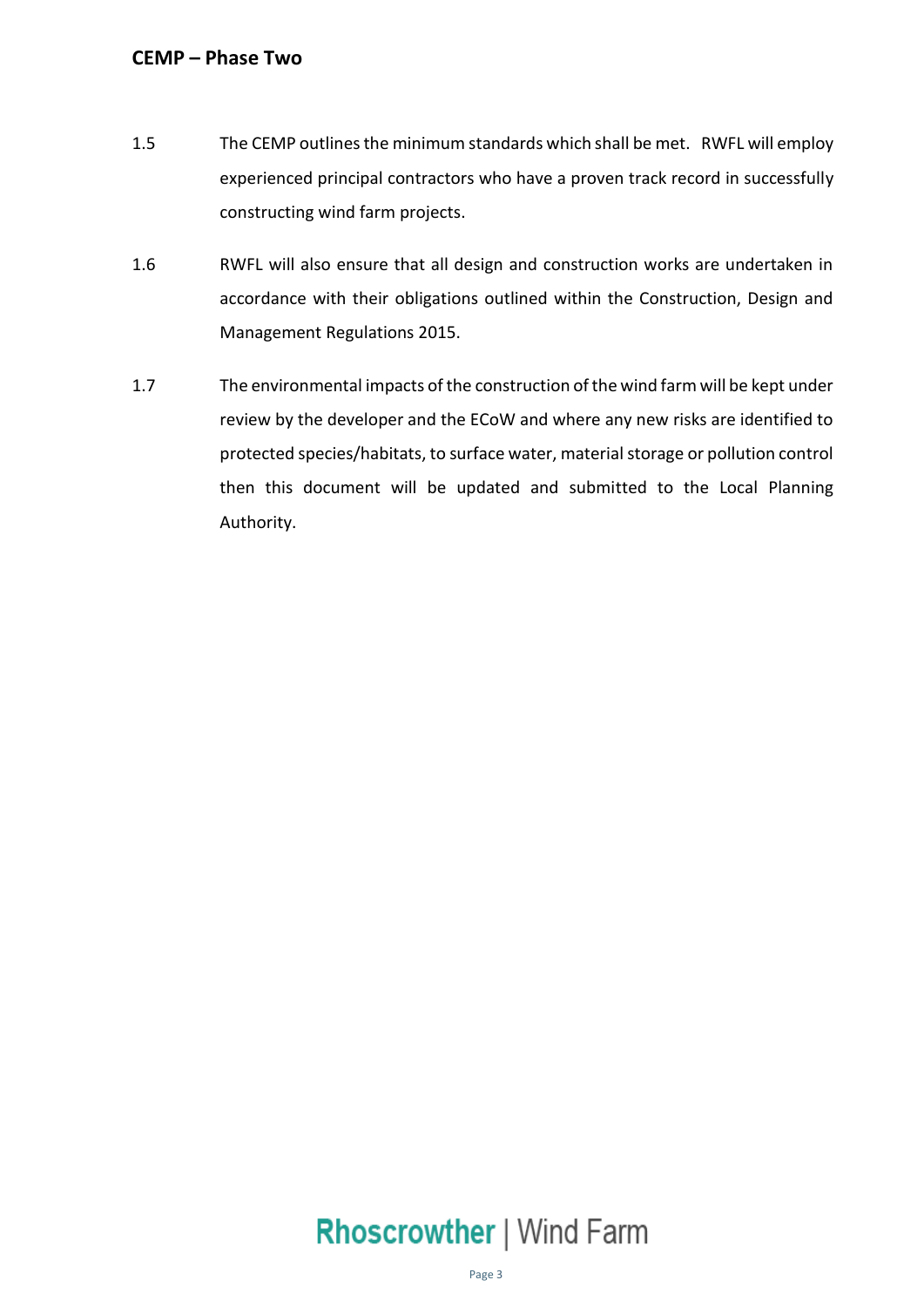### <span id="page-4-0"></span>**2 WIND FARM DETAILS**

### **Development Location**

 2.1 The wind farm is located on land south of the Valero Refinery near the village of Rhoscrowther, within the Haven Waterway Enterprise Zone, approximately 9km west of Pembroke and 4km east of Angle in south west Wales.



### **Figure 2.1: Site Location**

### **Proposed Development**

 The proposed development will feature three wind turbines at a maximum tip height of 135m. 2.2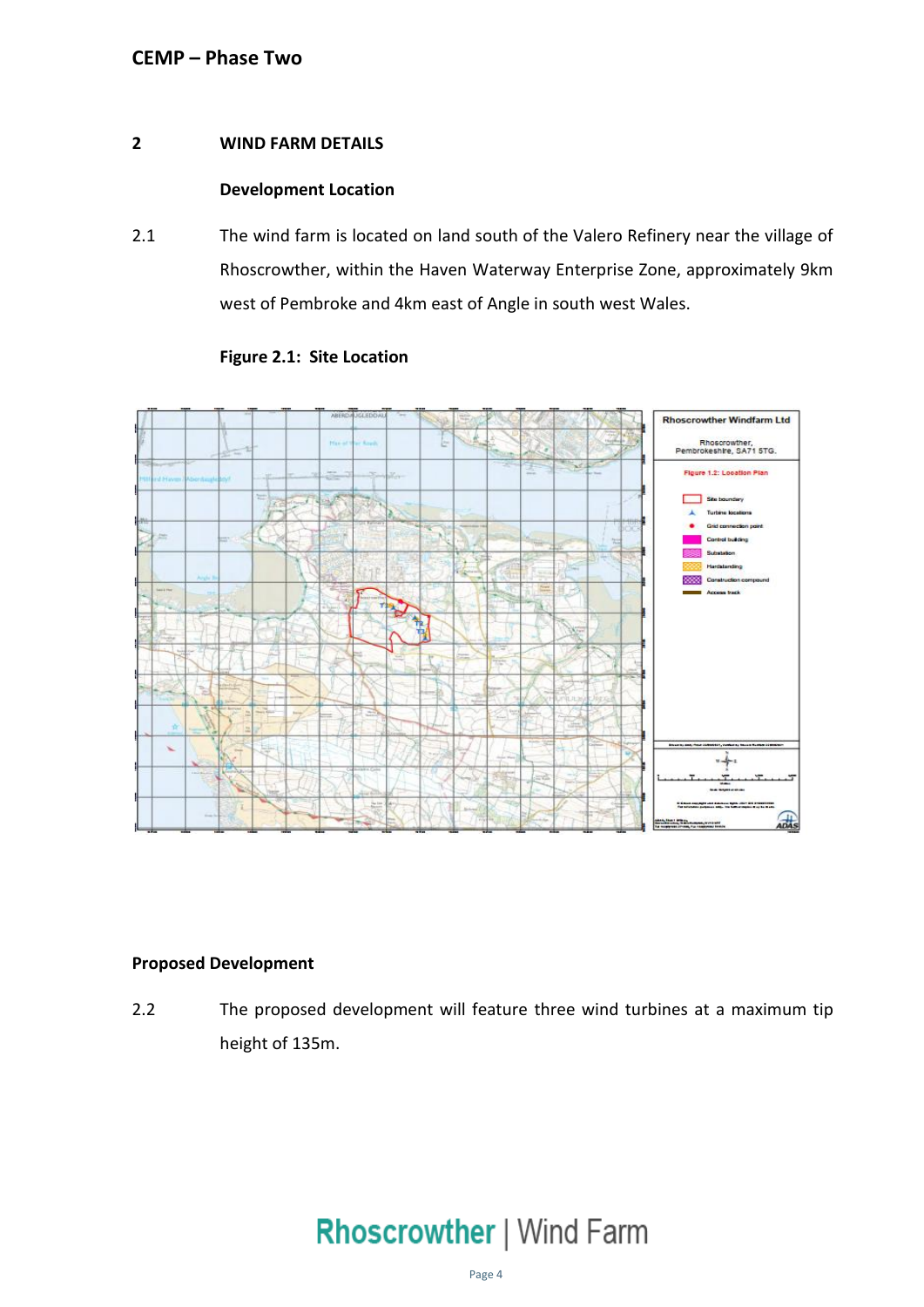### **3 ELEMENTS OF CONSTRUCTION WORKS**

### **Programme of Proposed Works**

3.1 The construction programme will include:

 **S**ite mobilisation and establishment, construction of temporary site compound, construction of access tracks, control building, cable installation, turbine foundations and crane pads and delivery, installation and commissioning of turbines.

 3.2 This CEMP contains all the necessary information in relation to the construction of the wind farm. The proposed works respect major ecological constraint windows. Where works may impact upon sensitive periods, the Ecological Clerk of Works (ECoW) will be consulted and activities monitored.

### **New Tracks**

- 3.3 A new access track is required to facilitate construction of, and ongoing operational access to, the turbines and switchgear and metering building, including the delivery of turbine components and turbine erection traffic.
- 3.4 In line with turbine manufacturer guidelines, the access track will be up to 4.5m wide at the running surface (excluding shoulders/verges, widening at bends, junctions, and crane hardstandings) to satisfy the requirements of the safe operation of construction and turbine deliveries.
- 3.5 The access track layout will be micro-sited to minimise cut and fill and earthworks requirement requirements. This will help to mitigate environmental impacts during the works, and also visual impact associated with cut slopes and batters.
- 3.6 Access track construction will involve the removal of vegetation and top soil, excavation of the underlying subsoil to a suitable bearing stratum, and profiling of the ground as required to suit turbine access guidelines.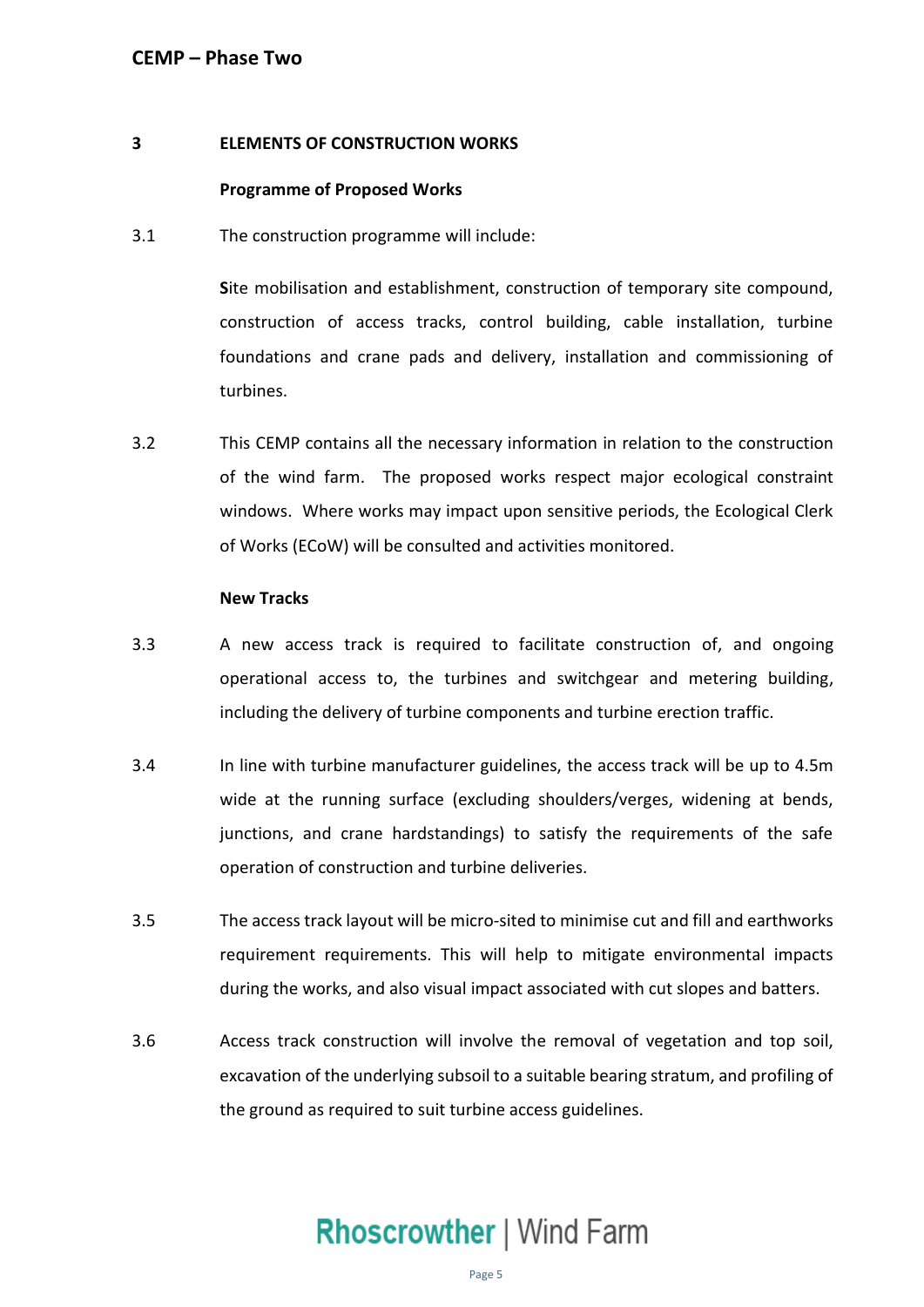- <span id="page-6-0"></span> 3.7 The topsoil and any incorporated seed bank will be stored as required in suitable stockpiles for use in reinstatement works. Topsoil shall be stockpiled separately to any sub soil material to avoid contamination and to allow restoration to occur successfully. Stockpiles shall not exceed 3m in height.
- 3.8 Particular attention shall be given to cutting, storing and re-instating top soil on the road edges and batters in order to encourage regeneration of vegetation following construction.
- 3.9 Previously stripped soils, vegetated layers or turfs will be reinstated/restored back over the verges of constructed tracks and disturbed areas within as short a time period as reasonably possible, to give the seed bank and vegetation the best chance of an early regeneration. Turfs and topsoil will be matched to the adjacent habitats where possible. These will be used to create low angle (where possible) landscaped verges that will assist in providing visual continuity between the access track and the surrounding ground.
- 3.10 Stone for the construction of the tracks will be imported from suitable local quarries.
- incorporate sediment management measures to help mitigate effects on the 3.11 Appropriate drainage infrastructure will be provided. The drainage system will hydrological environment. Extreme care will be taken throughout the construction stage to minimise impacts.
- 3.12 Passing places and sections of access track that are not required for maintenance access or use for agricultural access will be narrowed by covering the track in geotextile and covering in top soil. Should a major component need to be replaced, the geotextile can be removed and the track re-exposed.
- 3.13 Following completion of the construction all exposed soil bunds, banks and embankments will be seeded to stabilise the surface. An appropriate seed mix will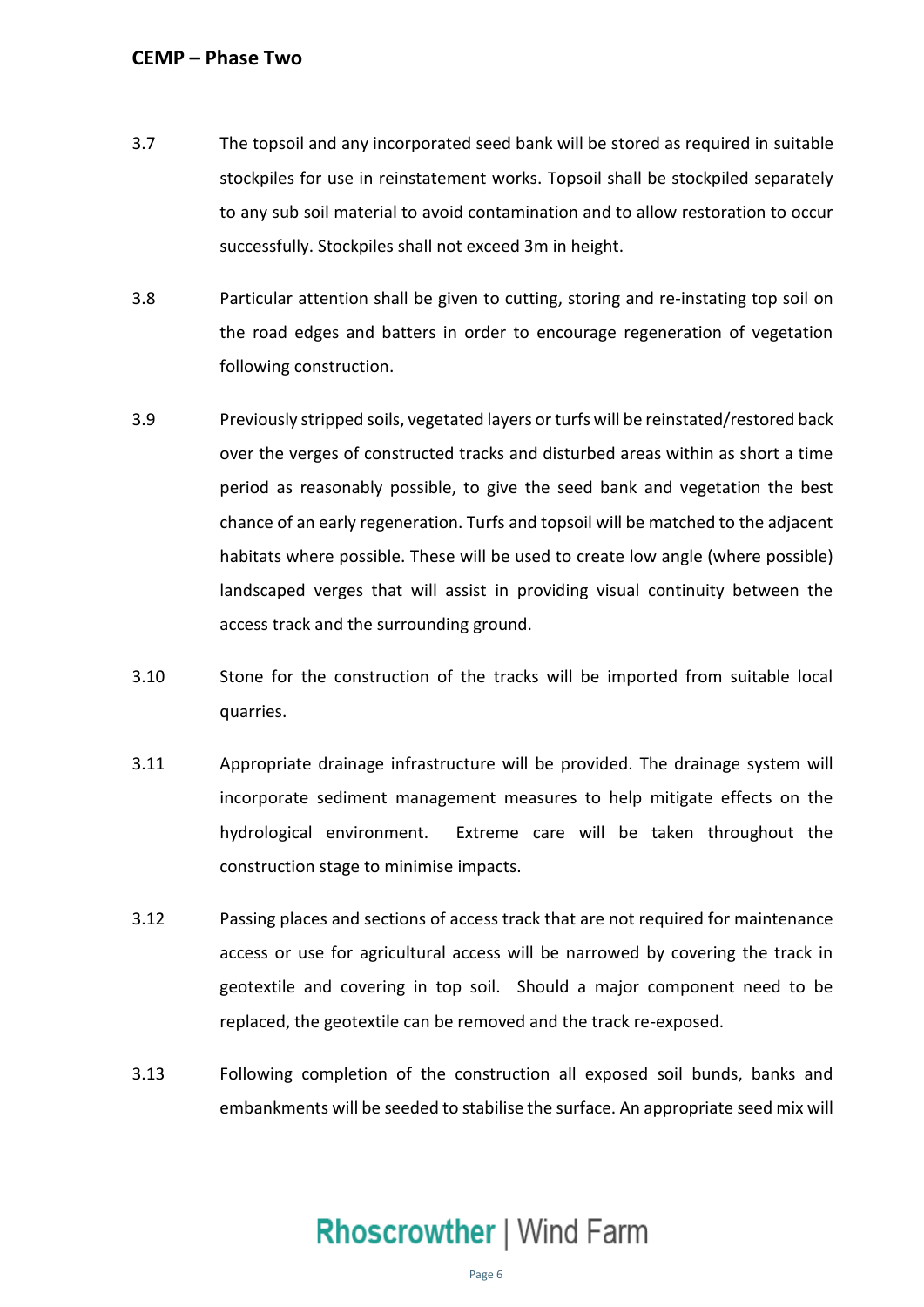be sown at the rate prescribed by the supplier during the first autumn or spring sowing season following completion of the construction phase.

- 3.14 Prior to and during the construction of the new infrastructure, there will be a small number of sites, which will need fencing off, or existing fencing maintained, up to an agreed buffer zone relative to each site's boundaries, under the supervision of the ECoW, so as to ensure that the sites are adequately protected to prevent any possibility of any random access by machines and equipment.
- 3.15 Where the construction of the access tracks leads to the removal of hedgerow sections, these sections are to be replaced on a daily basis during construction period with 'Heras' or similar fencing to act as 'replacement' flightlines. Areas where hedgerows have been removed will be replanted to gap up any missing sections. Any remaining gaps (i.e. those where the track passes through the hedgerow) will to be filled with gates (kept closed at night) to allow continuation of flight lines.

### **Crane Hardstandings**

- 3.16 Hardstandings will be created next to the turbine bases and will be used as lay- down areas and as stable platforms for cranes and other vehicles to operate during construction activities. The size of the hardstandings will be dictated by the requirements of the turbine supplier and the crane contractor.
- 3.17 The blade laydown area will be formed from temporary structures such as bog matting which will be removed on completion.
- 3.18 Hardstandings will be constructed using a cut and fill method of construction, similar to the site tracks and will be constructed from crushed aggregate, laid over a geotextile (as required in accordance with the track designers and manufacturers guidelines). The hardstandings will feature a layer of higher quality crushed stone and greater rates of compaction to comply with the appropriate crane lift loadings.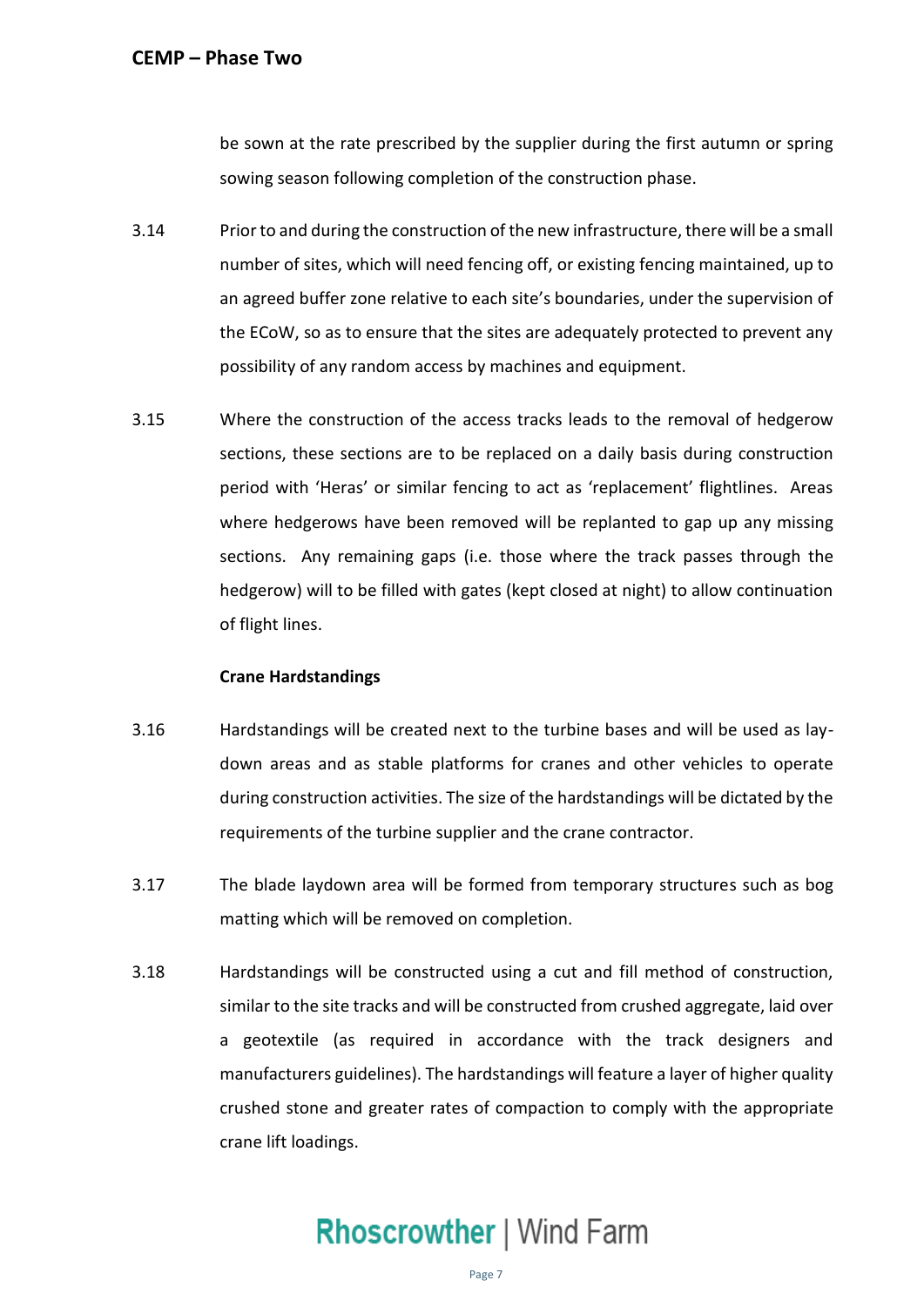3.19 Following successful commissioning of the turbines, the crane hardstandings will be left in situ.

### **Turbine Foundations**

- 3.20 The foundation details to be utilised for the turbines will be designed to suit ground conditions specific to each turbine location.
- 3.21 The turbine foundations will be reinforced concrete bases. The turbine will be anchored to the foundation concrete using a cage or anchor ring assembly cast into the concrete. Each foundation will require circa 350m<sup>3</sup> of concrete.
- 3.22 The foundation geotechnical design will be based on the information contained in the site investigation interpretative report and the peat slide risk assessment report and appropriate factors of safety will be incorporated in accordance with European design standards.
- 3.23 It is not anticipated that piling will be required however If piling is required, a stone piling platform will be constructed in the base of the foundation excavation to provide a firm, level, surface for a piling rig. Piles will then be installed into the ground by the piling rig in accordance with the piling design. It is anticipated that driven steel or pre-cast concrete piles will be utilised.
- 3.24 Steel reinforcement bar and ducts for the base will be lowered into the excavation by crane. The reinforcement structure is built up and supported until the concrete pour is ready. Concrete pouring is carried out as a single continuous activity.
- 3.25 Factors such as weather, access for transport and other activities which could affect the success of the pour are all considered by the contractor before a decision to pour is made. Formwork will be removed after satisfactory curing and the void around the base backfilled and holes for cable ducts will be carefully protected. The topsoil from the store areas will be used to cover around the surface of the turbine base to minimise the visual impact of the works.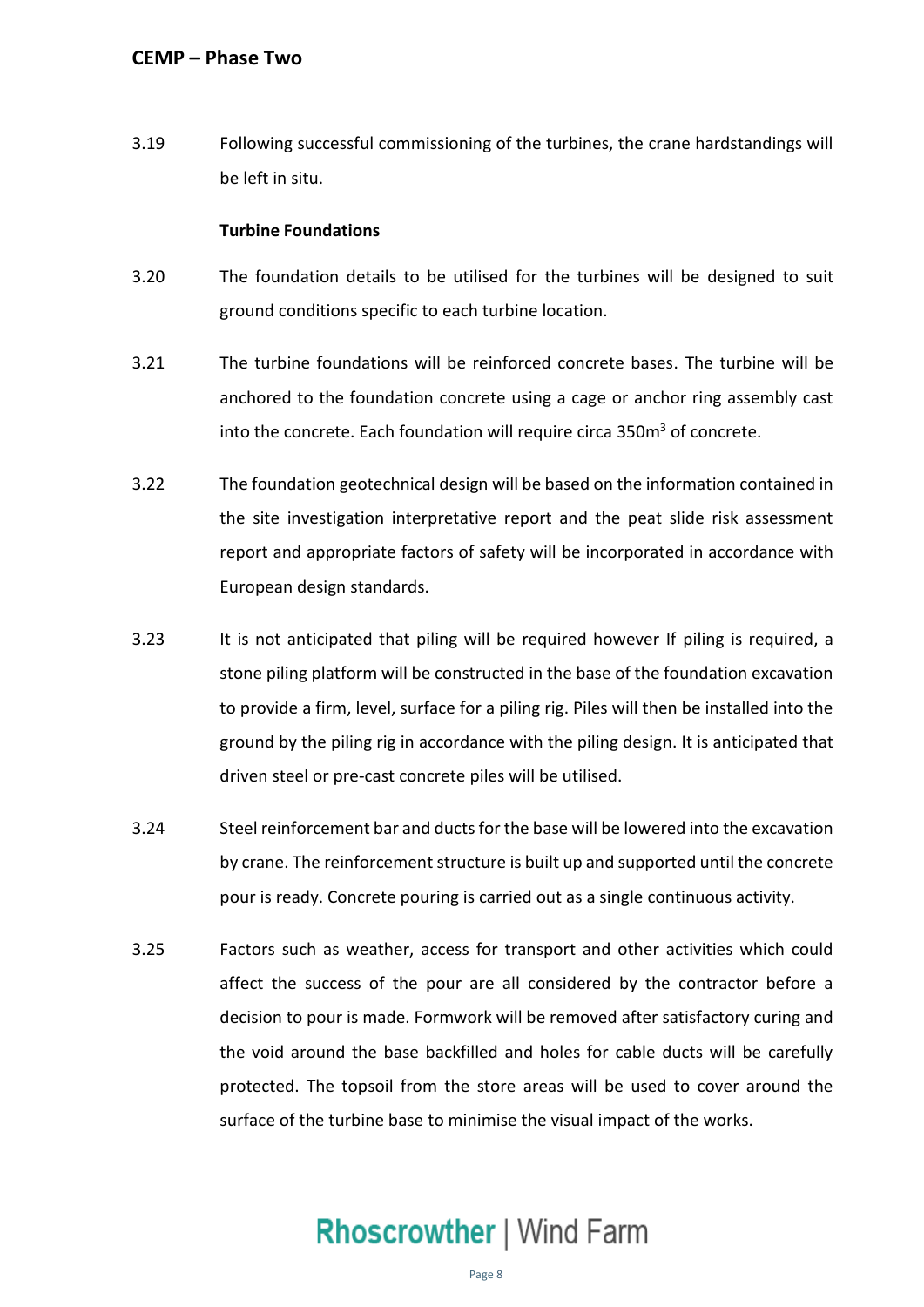- 3.26 However, special measures will be in place to manage the pouring of the concrete foundation. The principal risk associated with the foundation construction is the escape of concrete during the pour or wash waters from the equipment which has to be cleaned on site. Therefore, the following activities present the greatest risk areas and will be specially managed:
	- Transport of the concrete
	- Pumping the concrete into the shuttered foundation; and,
	- • The whole operation will be governed by bespoke Risk Assessment and Method Statements prepared by the BoP contractor.
- 3.27 The principal control measure is to isolate the turbine foundation from the surface water system. This will be achieved by bunding the work area (concrete works will take place within an excavation) to create a sump to contain any rainfall and spillages. This area therefore allows for containment of spillages and primary watercourses to ensure natural filtration/settlement of sit within discharged water before entering any surface water courses. settlement. Discharge locations will be at appropriate distance from
- 3.28 The entire foundation will be fully shuttered with preformed steel shutters that bolt together to provide secure containment for the concrete. Shutters will be backfilled with earth on their external face to provide additional support and robustness.
- 3.29 Concrete loads will be transported to foundation locations by mixer waggons which will pour their load into a concrete pump set up adjacent to the foundation associated with this operation are spillages of concrete while being discharged from the mixer waggon into the hopper of the pump; and, a break in the hose location, the pump directs the concrete via a hose to the turbine base. The risks during the pumping operation.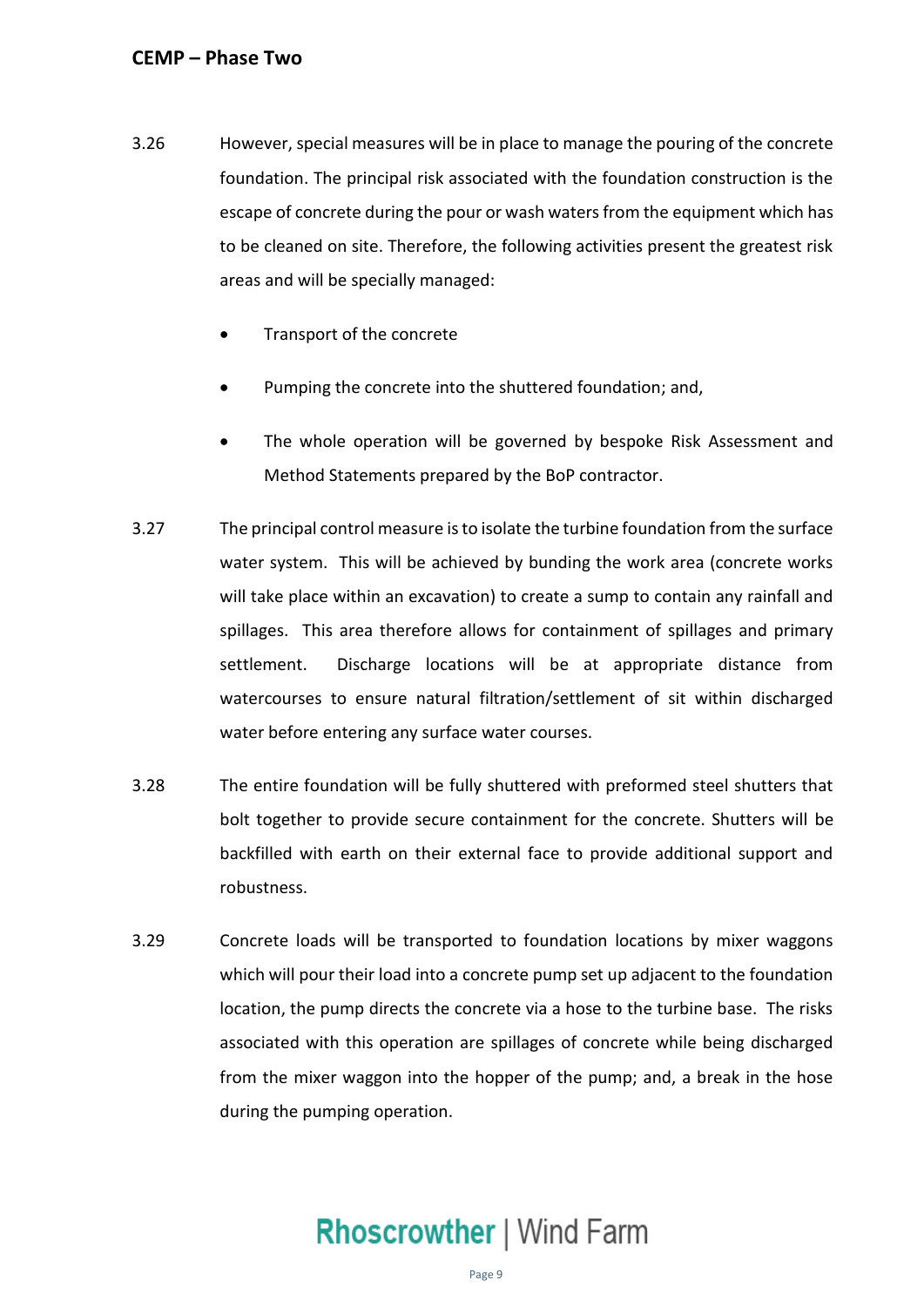- 3.30 Spillages during the transfer of the concrete will be small scale (if they occur at all) and can be contained as the area where the concrete is transferred is on level ground, and takes place on a stoned area underlain by a geo-textile. Any spillages can be immediately excavated and placed in a skip and disposed of off-site. The operation will be fully supervised by trained operators and the ECoW who has the authority to suspend the operation.
- 3.31 If a breakage occurs in the hose, pumping will be immediately stopped and any spillages immediately removed from site. Work will not recommence until the hose has been repaired.
- 3.32 The final sensitive operation is washing of various components such as the pump and chutes of concrete mixer waggons. After discharging their concrete load at the foundation, mixer waggons will proceed to a designated washout area. The washout area will comprise a sump lined with an impermeable membrane to fully contain concrete washout water. It will be located in a suitable area, close to the pour location, and remote from watercourses or other environmentally sensitive areas. Following the concrete works, water contained within the washout sump will be pumped to a tanker and removed from site to a licenced waste facility. The washout area will then be cleared and fully reinstated.
- 3.33 Designated washout areas shall be located at appropriately remote from watercourses or other environmentally sensitive areas. The contents of the sealed sumps or tanks will be removed from site by a licensed waste disposal company.

### **On-site Cabling**

 3.34 Underground cabling will link turbines to the control building/sub-station and will be required to provide power and data connections to the met mast. Cabling will also be required to link the control building with the grid connection point via the metering building.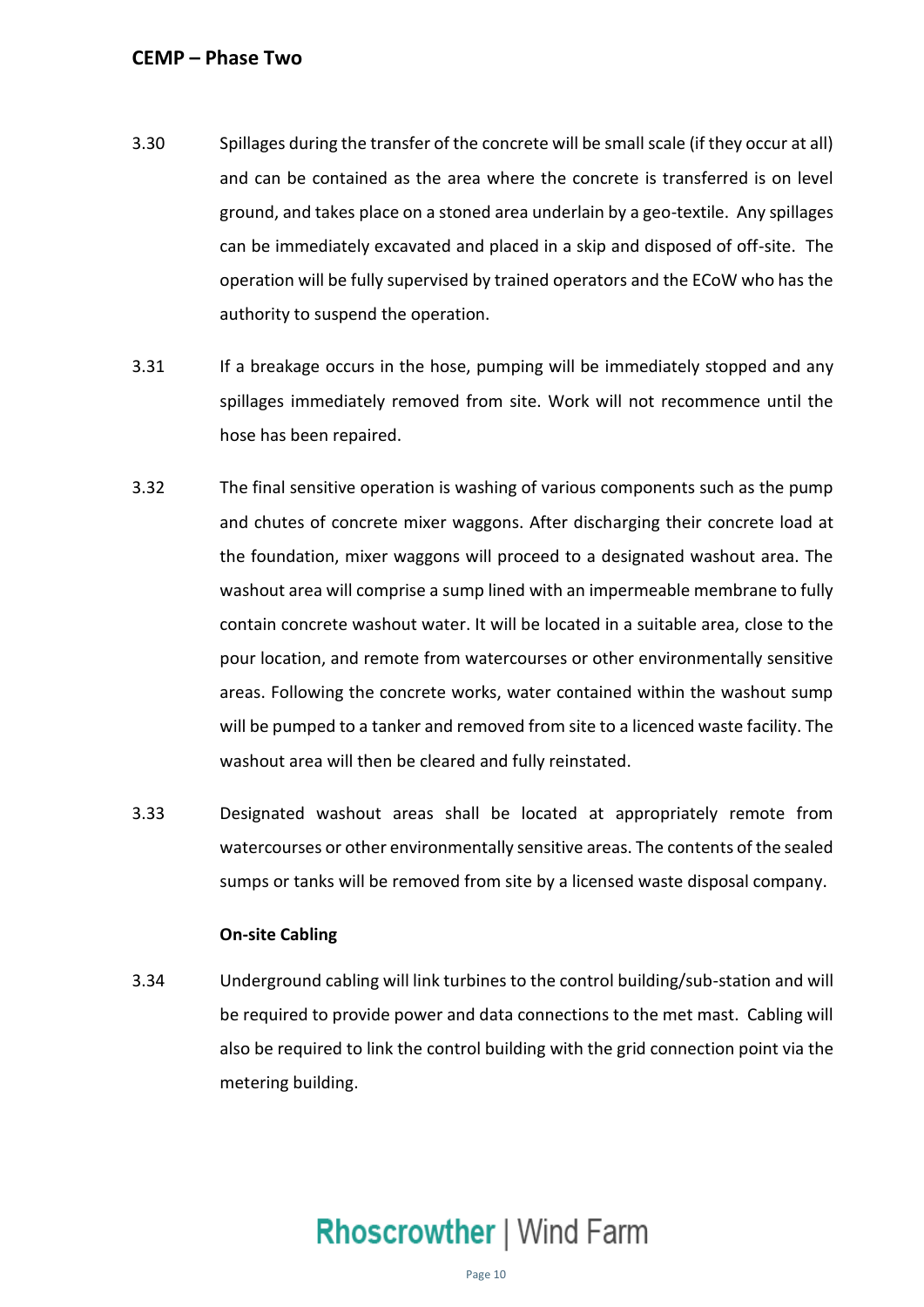- 3.35 Cable runs, including High Voltage (HV) cables, SCADA cables and earth conductors shall generally be located alongside the site tracks (typically within 2 m of track edges) at nominal 1000mm depth to the top surface of the HV cables (or to the appropriate design specification). Sand or dust will be used to bed and surround the cables. Cables shall be suitably protected by appropriate ducting where they cross roads / tracks and cable markers. The cable trenches shall be backfilled appropriately and reinstated using the topsoil excavated from the initial trench excavation.
- 3.36 Cable trenches will be constructed to detailed construction and trenching specifications, which will be dependent upon the ground conditions encountered. Excavated material and vegetation will be appropriately segregated and stored for provided in accordance with relevant standards and the requirement of the Employer. The ground shall be reinstated to a condition equivalent to the land adjoining the trenches. Typical cable trench details are illustrated in the Figure reinstatement. Cable bedding material, warning tape and markers will be below.

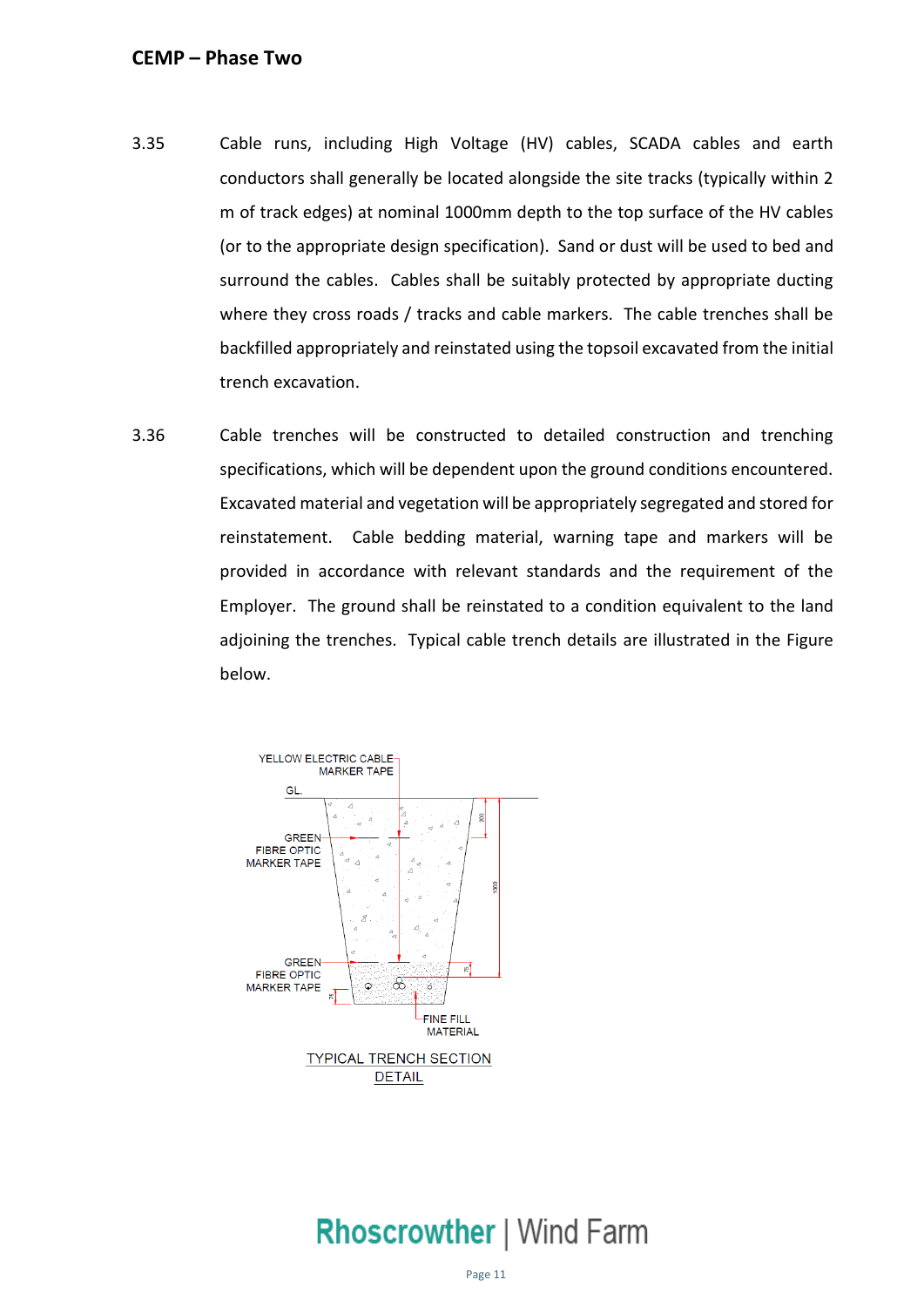- 3.37 The site cable trenches shall be designed to prevent them acting as land drains, this will be undertaken by installing clay bungs or sandbags at regular intervals, where required.
- 3.38 Where possible, cables or cable conduits shall be laid down and reinstated during construction/prior to reinstatement of access tracks or other adjacent infrastructure, in order to avoid disturbing reinstated ground. However, this cannot be guaranteed as it is not always possible or practicable.
- 3.39 No on-site cabling works are required as part of Phase One. All cabling required for commissioning will be laid over the ground from the turbine to the temporary electrical compound.

### **Temporary Construction Compounds**

- 3.40 The main temporary construction compound for the works is to be located on near to the western entrance to the Site.
- 3.41 The compound will provide:
	- • Temporary portable buildings housing site offices and welfare facilities for contractors;
	- Containers and secure facilities for tool and equipment storage;
	- Portable site toilets with sealed waste storage;
	- Parking for contractors vehicles;
	- Electrical generators; and
	- Material storage facilities and hoppers.
- 3.42 Fuels, lubricants and hydraulic fluids will only be stored at the contractor's compound(s), which will be fenced and have a lockable gate, thereby making sure that the area in which fuels, lubricants and hydraulic fluids are stored will be properly secured against unauthorised access or vandalism. The storage area within the compound will contain a small bund lined with an impermeable membrane in order to prevent any contamination of the surrounding soils and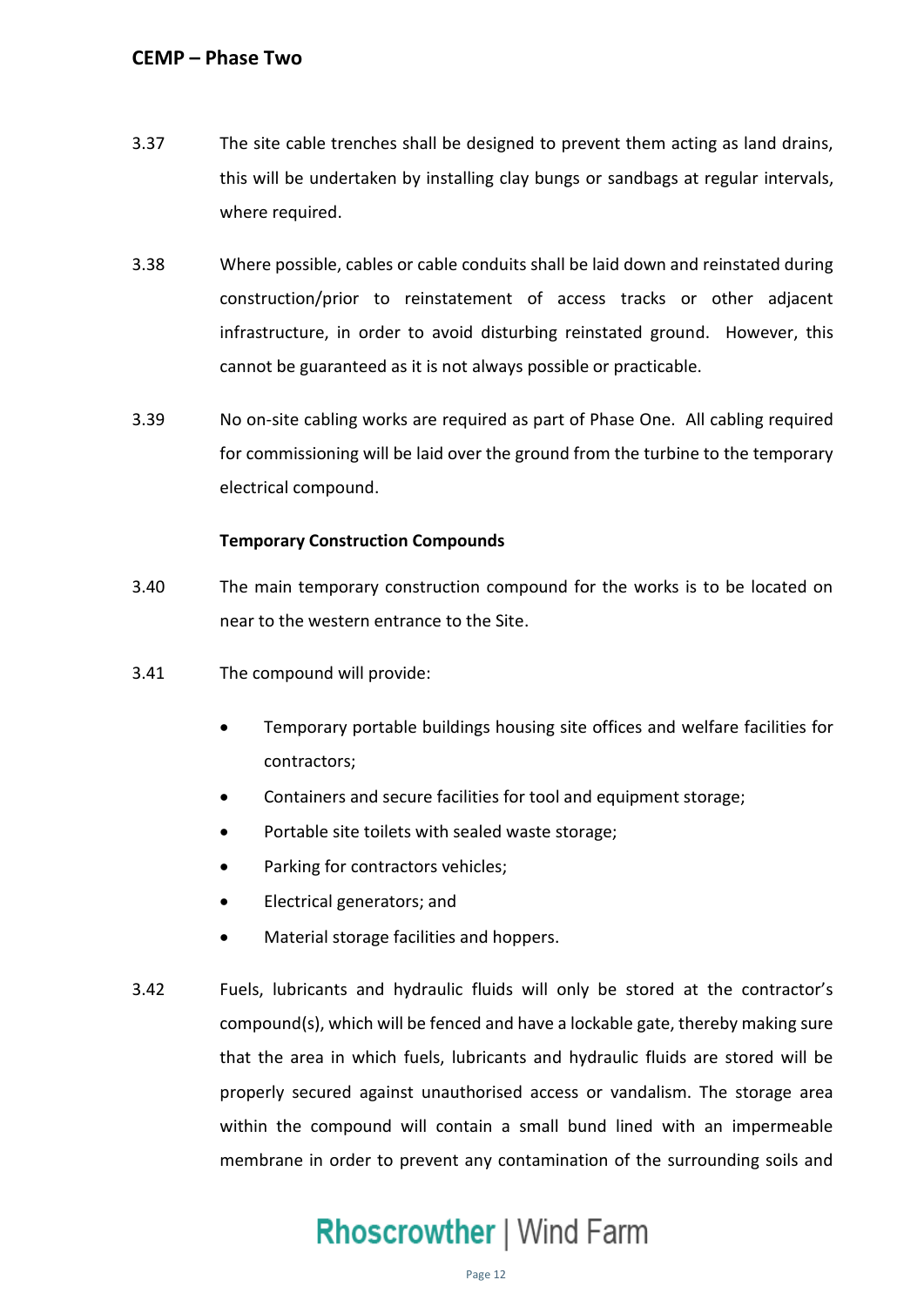vegetation and of groundwater. Alternatively, double skinned/bunded storage containers will be used. A designated, secure, COSHH store will be provided in the compound for storage of any hazardous substances.

 3.43 Following completion of the construction phase, any stone placed to form a surface of the main compound, which is out with the footprint of the permanent crane hardstanding, and any secondary compound areas, will be removed, along with any geotextile. The surface of such areas will then be ripped to alleviate compaction. The top and subsoils will be replaced by 360<sup>0</sup> excavator working from the surface of the compound to minimise the tracking over newly placed soils.

### **Drainage Infrastructure**

- 3.44 Control of water is essential to ensure that there are no adverse impacts on rivers and waterways, as well as to help minimise erosion across the steeper sections of the site.
- 3.45 Fresh construction works are generally more often to be susceptible to erosion than areas with established vegetation in place. The project tracks shall be designed in accordance with best practice procedures to minimise run-off and capture water locally to where it falls. Sustainable drainage features will be incorporated to ensure silt run-off does not occur. Construction activities will be closely monitored by the ECoW).
- 3.46 Drainage proposals are described in Section 6 of this document.
- 3.47 The drainage design will incorporate the following features.
	- • The drainage design will seek to use blind ditches, cross drains, and checkdams constructed in discrete sections as blind ditches and not, where possible, interconnected to the wider surface water drainage channels but used to infiltrate water back into the ground. Drainage ditches will therefore provide temporary storage of run-off from the tracks to allow the fallout of any suspended solids while the collected water soaks away naturally. The size of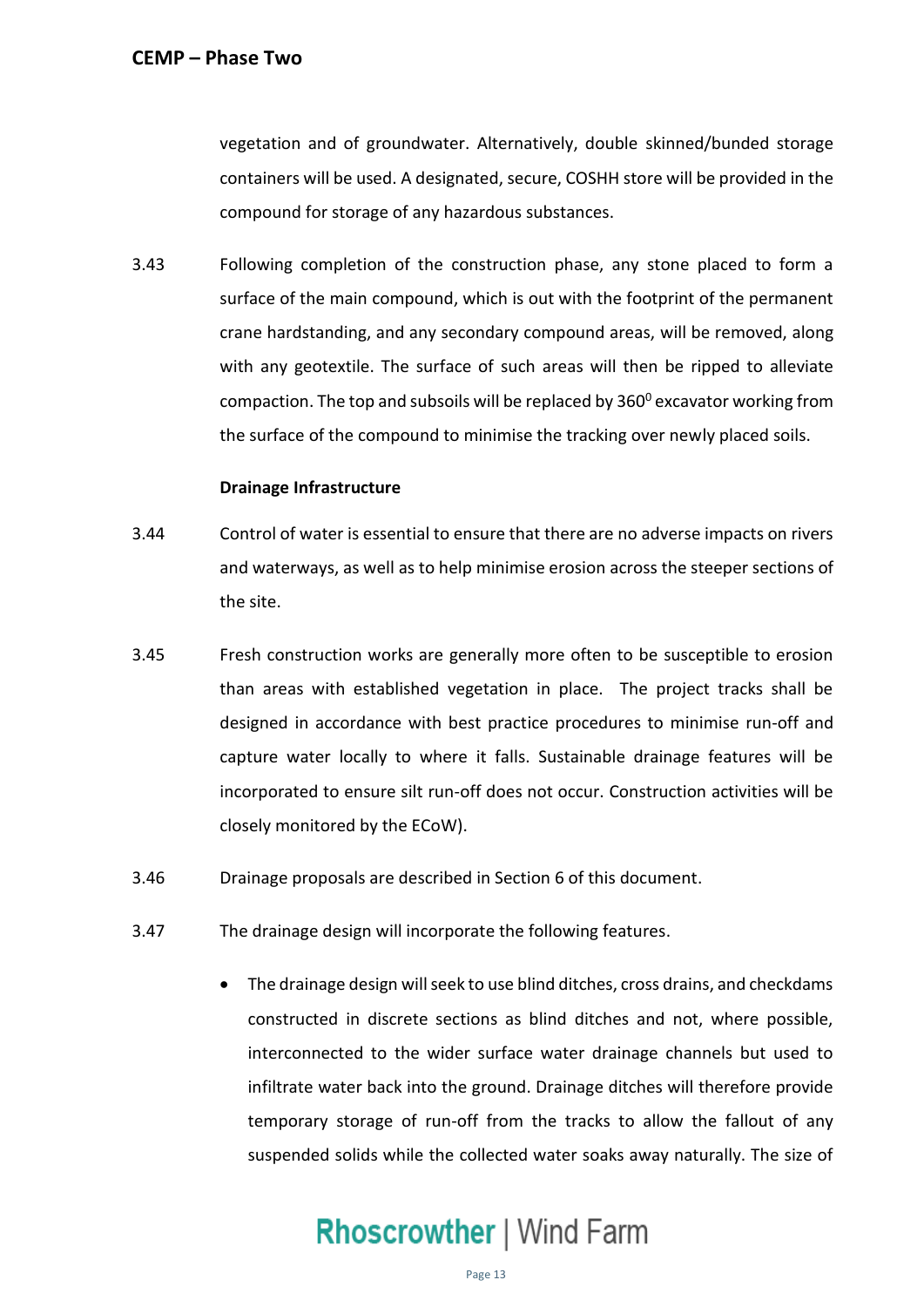the channels will be designed according to the areas being drained and augmented as necessary to suit local conditions.

- • Surface water cut off ditches will be installed on steep slopes to intercept water above the tracks and to transfer it under the track where it will be allowed to percolate back into the vegetation lower down the slope.
- • The installation of interceptor ditches to collect clean run-off from sub- catchments above the roads, and the ability to regulate the discharge rate and provide buffer storage will prevent excessive flows into the watercourses and slow the speed of water as it moves down slope. This will reduce the risk of flash flooding and the risk of erosion and sedimentation caused by scouring from fast flowing water.

### **Sequencing of Activities**

- 3.48 The following paragraphs detail the high level sequencing of construction activities, which will be subject to detailed programming by the BoP contractor.
- 3.49 Following initial site mobilisation, the site entrances will be established with appropriate traffic management measures and signage set up. Accesses to the ongoing vehicle and plant access. Set up of the temporary construction compounds and banksman areas, including welfare facilities, for the works will be temporary compound area will be upgraded/re-surfaced to ensure suitability for completed.
- 3.50 Site tracks will then be built. Where possible, cables or cable conduits may be laid down and reinstated during construction of access tracks or other adjacent infrastructure in order to avoid disturbing freshly reinstated ground.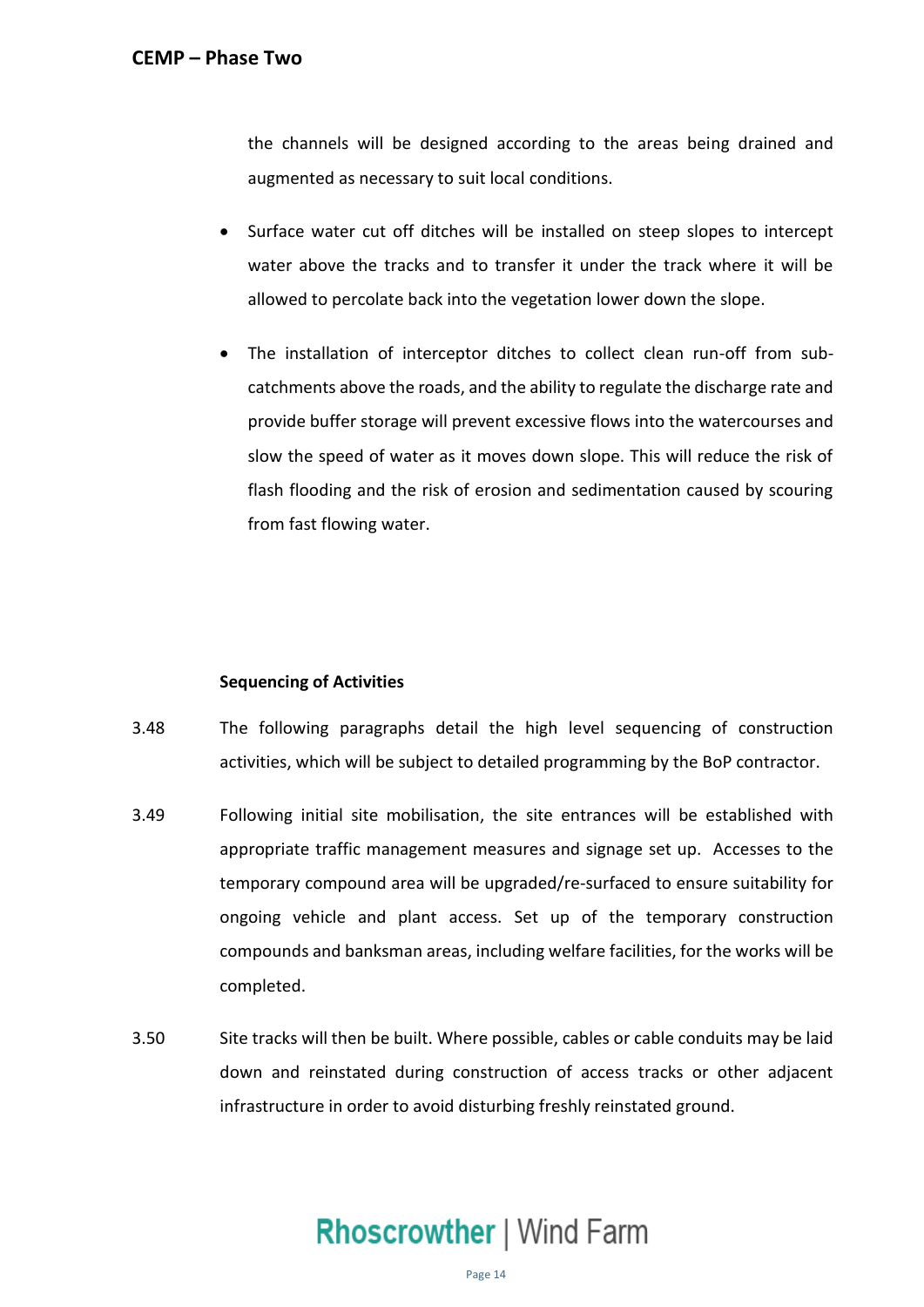- 3.51 Once access has been gained to the turbine locations, excavation and construction formed at this stage to create a working platform for foundation works. of the turbine foundations can take place. The crane hardstandings may be
- 3.52 The switchgear and metering building will be constructed in parallel with turbine foundation works, once access tracks have been constructed to its location, and, building detailed design has been completed. The electrical installations within the building will take place once the building is watertight.
- 3.53 The HV compound external to the switchgear and metering building will be constructed in parallel with the building. Electrical equipment will be installed following completion of the building and HV compound civil works, and upon availability of long lead time electrical equipment.
- 3.54 Upon completion of the turbine foundation, the site tracks and crane hardstanding will be surfaced to a suitable standard for turbine delivery vehicles. Following substantial completion of the civil infrastructure works, the turbines will be delivered and erected, and the electrical fit out of the turbine can be progressed. Commissioning of the wind farm will then be undertaken, along with final reinstatement and snagging.

### **Hours of Construction**

- 3.55 The hours of work associated with the development are as specified in condition 18 of the consent:
	- Monday to Friday 0730-1930; and
	- Saturday 0800-1300.
- 3.56 Outside these hours, works at the site shall be limited to emergency works, erection of turbines, dust suppression, and the testing and maintenance of plant and equipment, or construction work that is not audible from any noise sensitive property, unless otherwise approved in writing by the Local Planning Authority.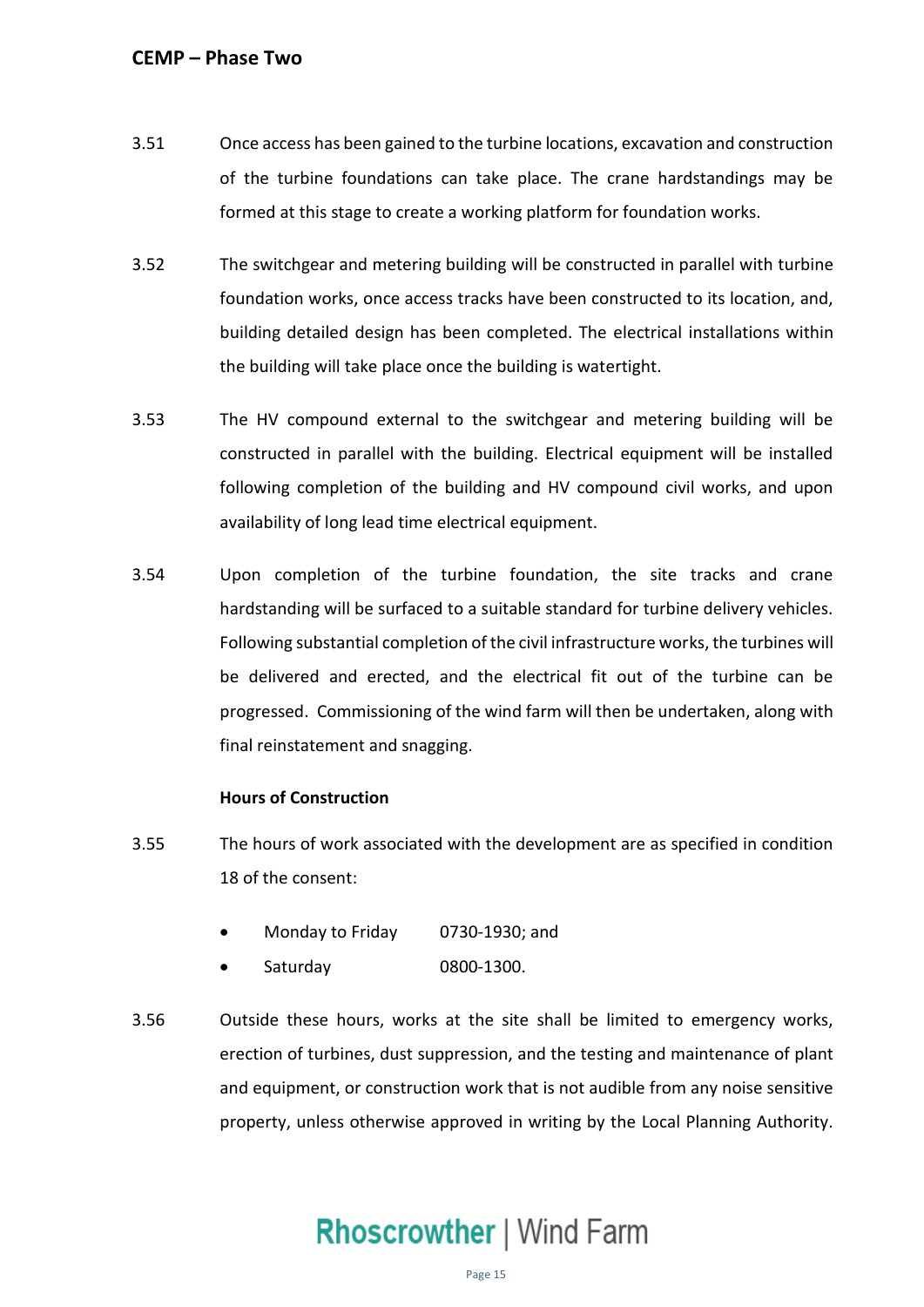The Local Planning Authority shall be informed in writing of emergency works within three days of occurrence.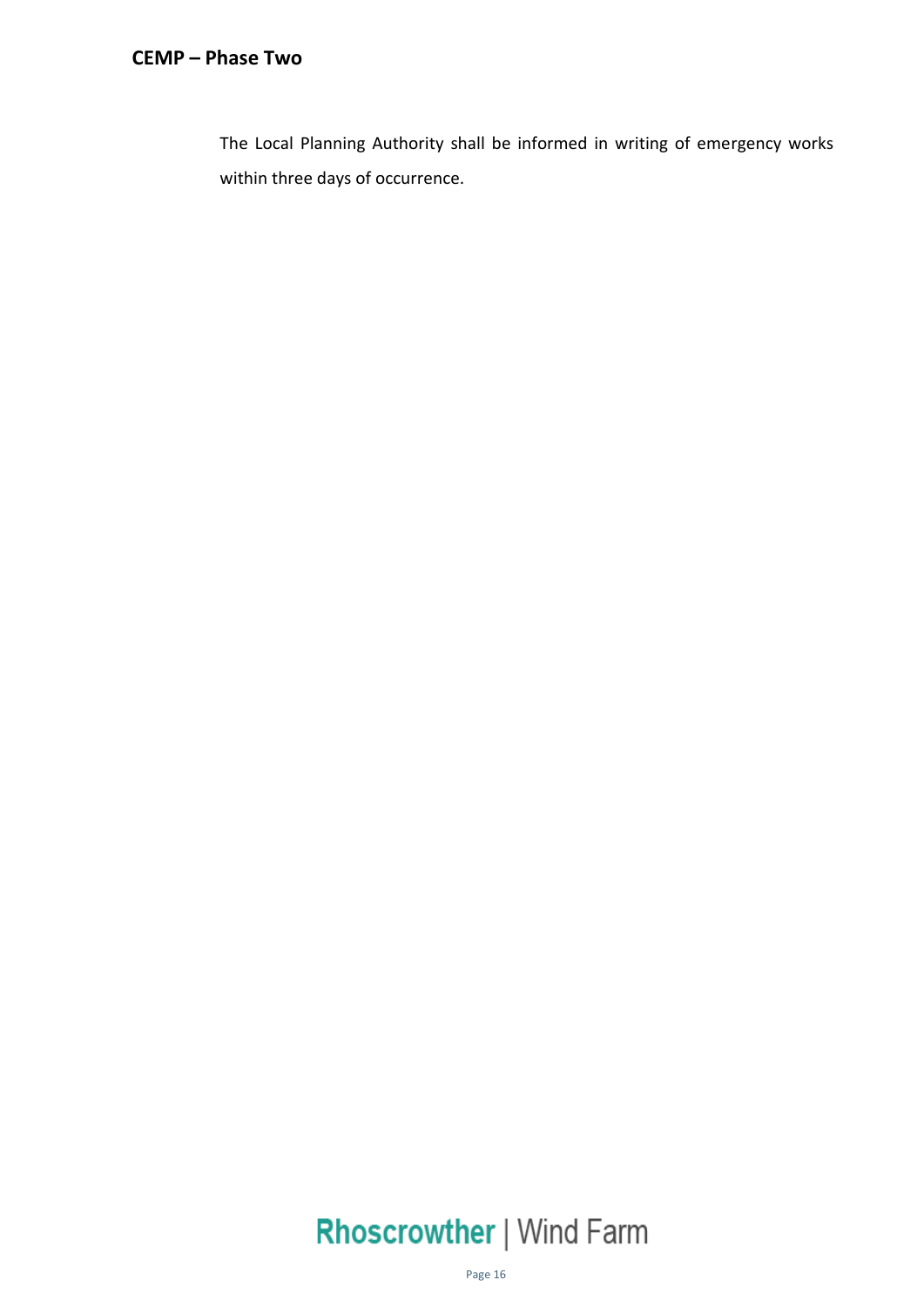### <span id="page-17-0"></span>**4 EARTHWORKS**

- 4.1 The vegetation and materials holding the seedbank, (300mm of the top soil material) will be stripped, and carefully set aside for re-use in the re-profiling and reinstatement works. Care will be taken to excavate and store any further topsoil and sub-soil separately to avoid contamination.
- 4.2 Excavated materials shall be stored in temporary stockpiles (not more than 3m high) on the site, segregated by soil type as appropriate and located at convenient locations around the site. Storage of materials will not be permitted outside of approved and prepared storage areas to help minimise erosion and water quality issues.
- 4.3 Shallow cut off drains, silt fencing or other pollution prevention measures may be installed to intercept run-off from material stockpiles and storage areas where appropriate. Any floating or settled solids removed from run-off will be stored separately from other soil types before being decontaminated if necessary and reincorporated in to the works.
- 4.4 Disturbed areas such as the compounds will be graded to tie in with the existing topography and reinstated with previously stripped soils and vegetated appropriately. Care will be taken to replace these materials in the original sequence to enhance regeneration of vegetation. Reinstatement will take place within as short a time period as reasonably possible, to give the seed bank and vegetation the best chance of an early regeneration. Where possible, vegetation and topsoil will be matched to the adjacent habitat using purchased seed. The seed mix will be determined by reference to the principal species present in the adjacent habitats and will be seeded at the rate and appropriate season as prescribed by the seed merchant.
- 4.5 Soils will not be spread on verges/disturbed ground too thinly, so as to avoid the tendency for the materials to dry out and crack (particularly during summer months) before the root system has a chance to form and stabilise the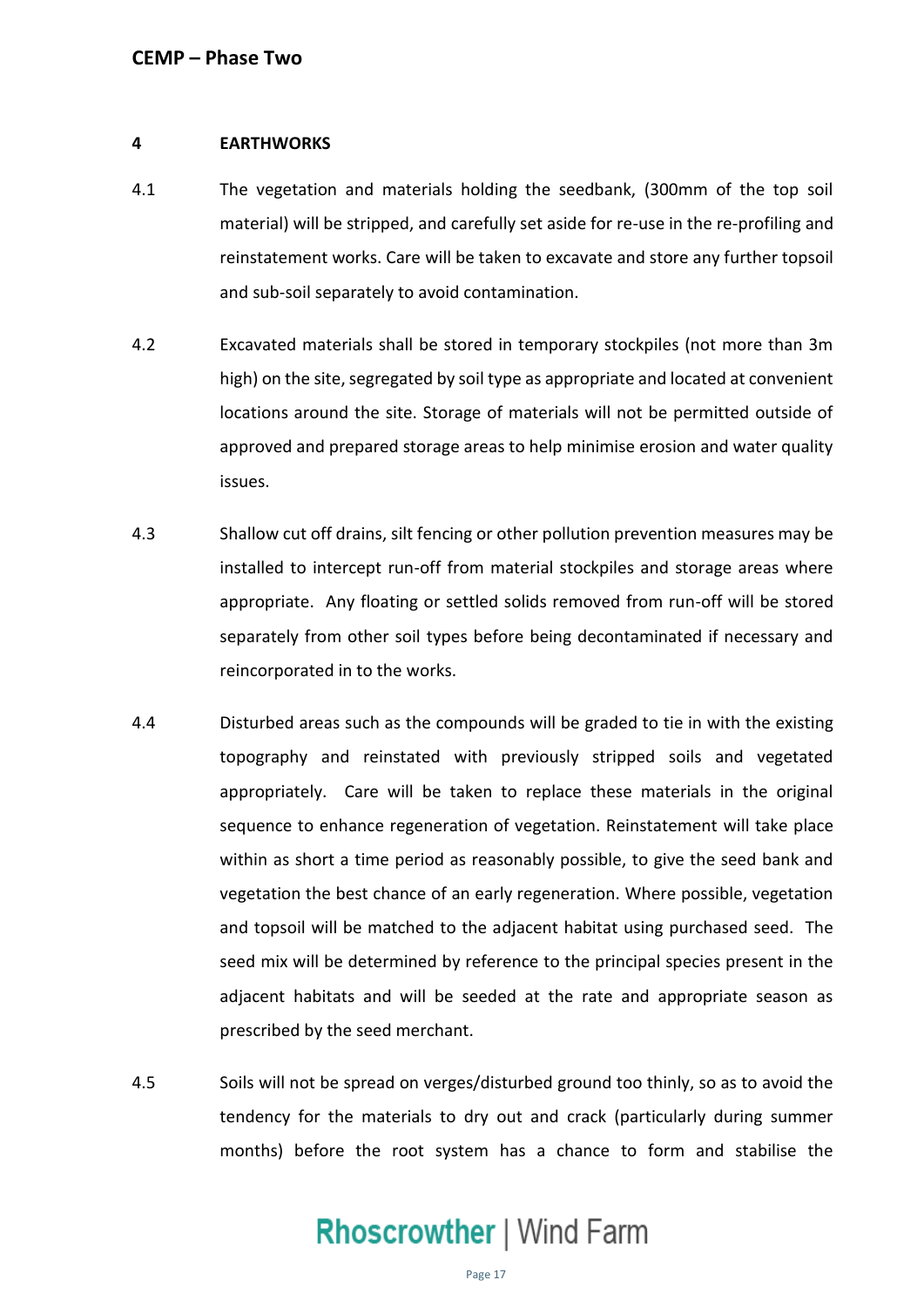surrounding soils. To prevent stockpiles drying out, consideration may be given to watering of stockpiled materials and turves.

 Limited areas of re-seeding may be required for surfaces where natural re-growth is limited. In the event that re-seeding is necessary, the seed type and mix shall be agreed in consultation with Powys County Council, and the land owners prior to 4.6 its application.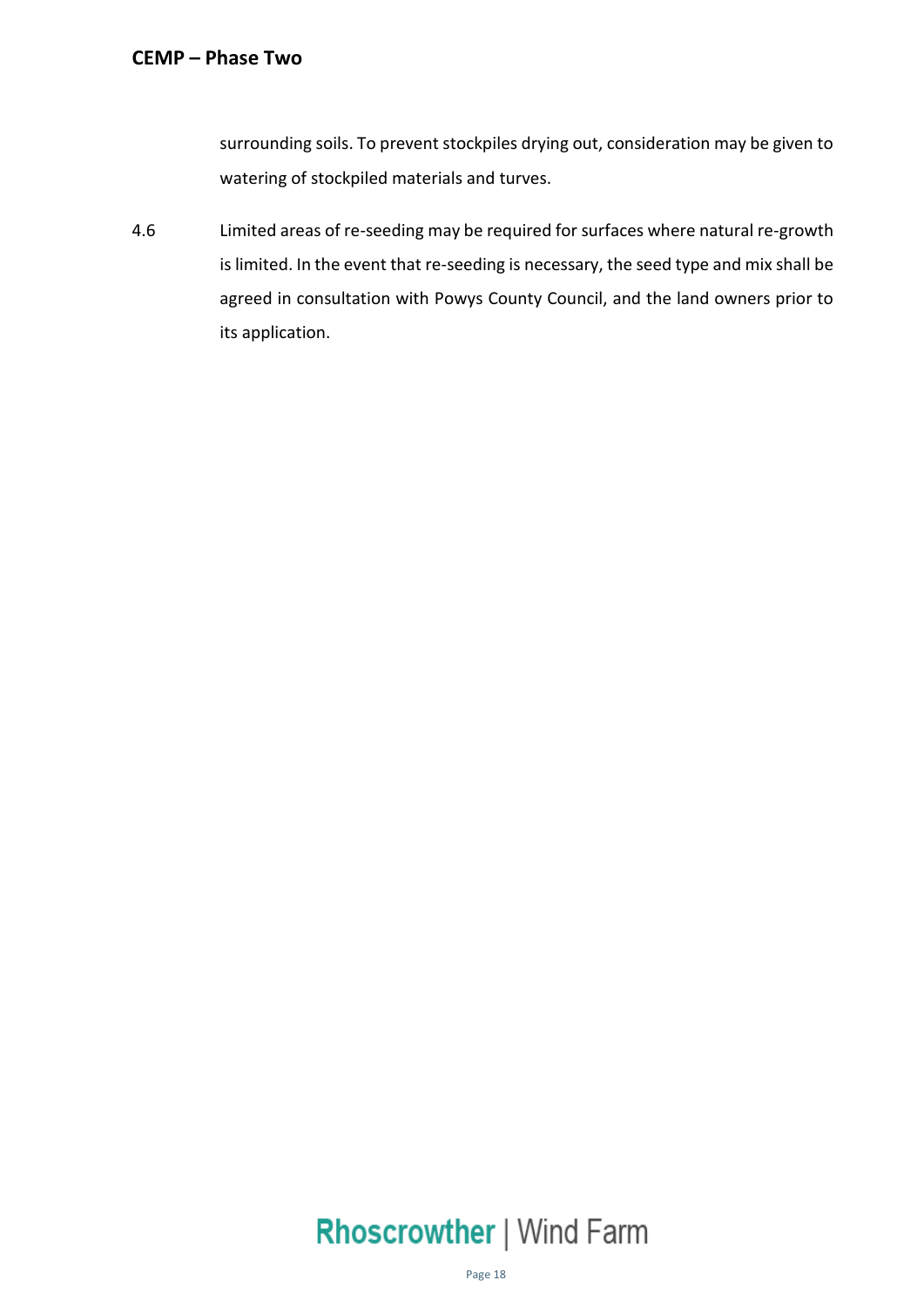### **5 MATERIALS MANAGEMENT**

### **Material Sourcing & Storage**

- 5.1 All aggregates and stone required for construction of foundations, access tracks and hardstandings will be imported by the BoP contractor from approved and certified local sources wherever possible.
- 5.2 Concrete will be batched on site using an on-site batching plant. Concrete batching will be carried out by appropriately qualified operatives in accordance with stringent quality and environmental controls, and will be closely supervised throughout.
- throughout.<br>5.3 The batching plant will be sited at a sufficient distance (minimum 50m) from existing drainage ditches/watercourses. Earth bunding will be placed round the batching compound as appropriate to ensure segregation of the area, and containment of materials. Appropriate drainage and mitigation against siltation/pollution of existing watercourses/drains shall be provided within the batching plant compound. This may include recycling water within the plant and/or interception and treatment of surface and ground water. A lined and bunded concrete washout area will be provided within the batching plant compound to ensure containment of any wash out water. Wash out materials shall be disposed off-site by a licensed waste carrier.
- 5.4 Further pollution mitigation measures will be implemented such as provision of spill kits and plant nappies at the batching plant and other locations as appropriate.
- 5.5 On-site batching of concrete will assist with traffic management on site as delivery of dry materials can be spread over an appropriate time period, and materials stockpiled on site. Transport of concrete between batching plant and turbine the construction programme. This will help in management of site access foundation locations in mixer waggons can be managed by the contractor to suit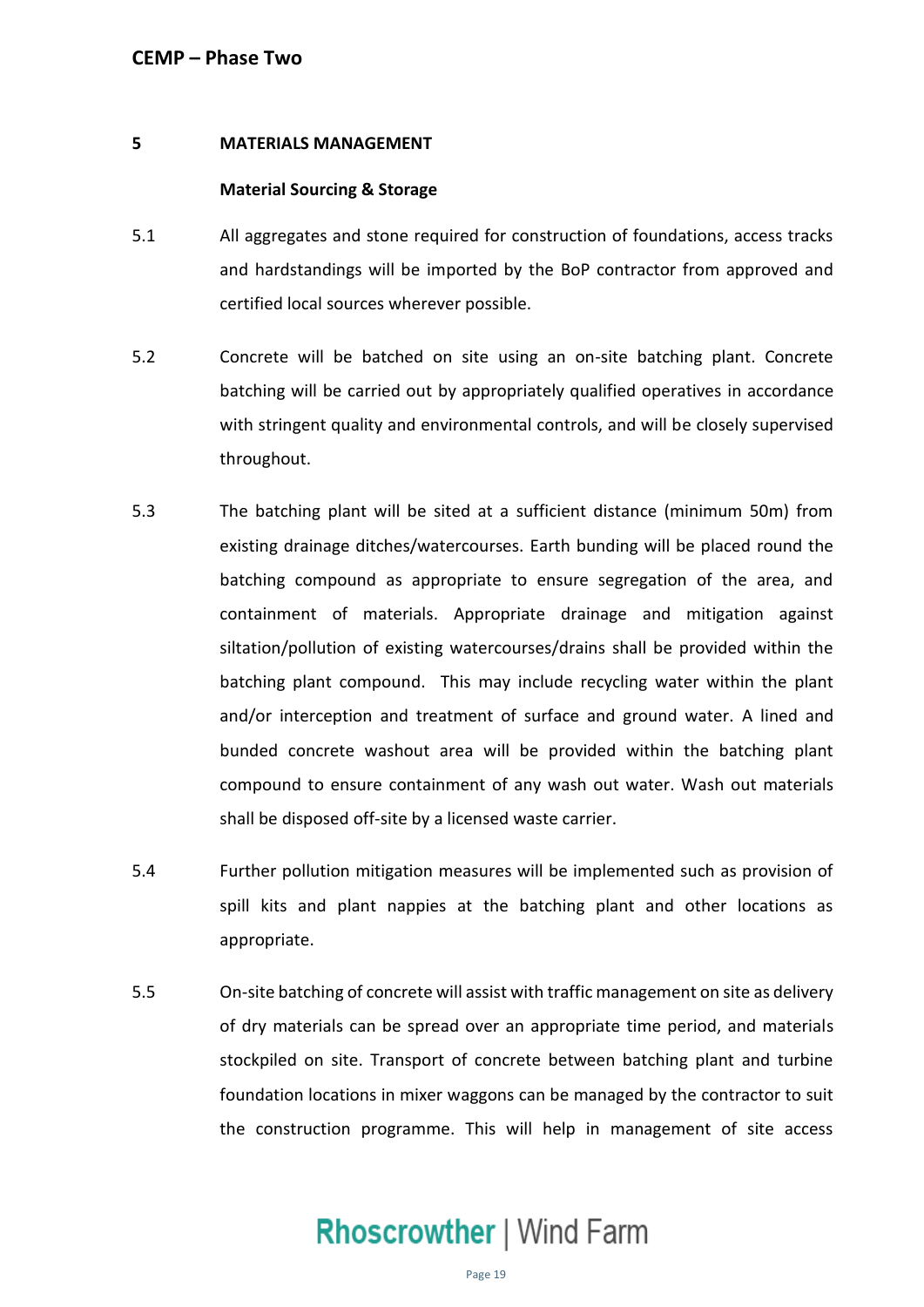constraints, and ease concentrated peaks in traffic levels on the public highway on concrete pour days.

- 5.6 Concrete loads will be managed and assessed with regards to the size of vehicle and ground conditions whilst keeping at appropriate speed limits to avoid spillage during transport between the batching plant and pour locations.
- 5.7 Construction materials, such as reinforcing steel, timber, bricks and blocks, and other dry materials shall be stored on hard areas, such as the compound or crane pads, prior to use.
- 5.8 Excavated materials such as aggregates, cable sands and excavated soil will be stored in temporary stockpiles on the site during the construction phase of the development. Where materials are to be stored in large piles an assessment will fencing is required to prevent access to the piles of material by any protected be undertaken by the ECoW and the developer as to whether any protective species.
- 5.9 Where required, run- off from storage areas will be intercepted by shallow cut off drains with pollution prevention measures. Any floating or settled solids removed from run-off will be stored separately from other soil types before being decontaminated if necessary and reincorporated in to the works.
- stored for reinstatement elsewhere on the site. 5.10 Where possible, excavated material will be used as backfill in foundations or

### **Disposal Protocol**

 5.11 The disposal of excavated material off site is unlikely to be required as it will be most likely be used for infill material, spread on improved pastures or removed from site. Should it be necessary to remove excess material from site, then this will be taken to a suitably licensed facility.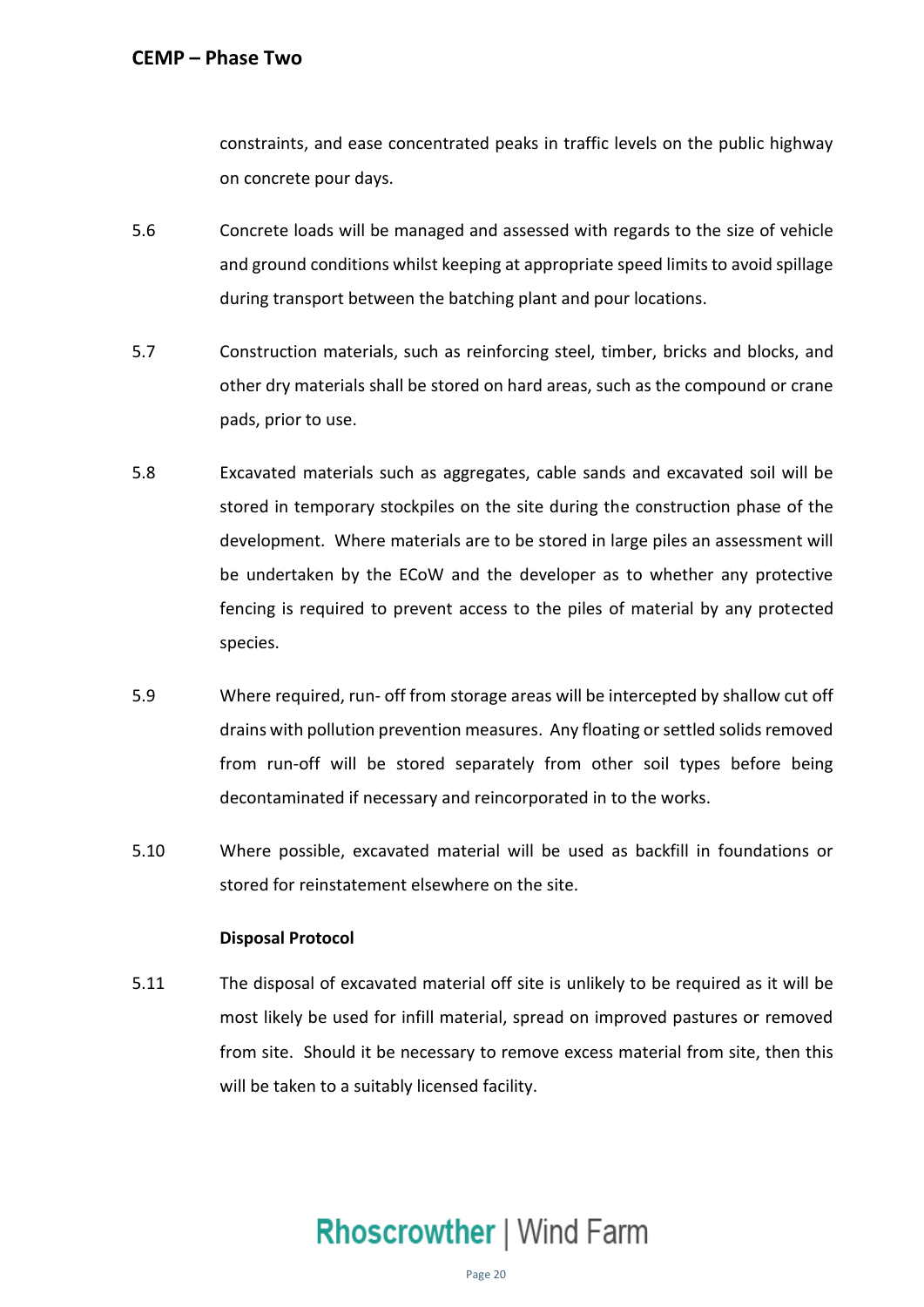5.12 The BoP contractor has prepared a Site Waste Management Plan. Any waste generated from construction activities, for example excess building material, construction material packaging, pallets etc. will be minimised as far as possible and disposed of in accordance with the Site Waste Management Plan.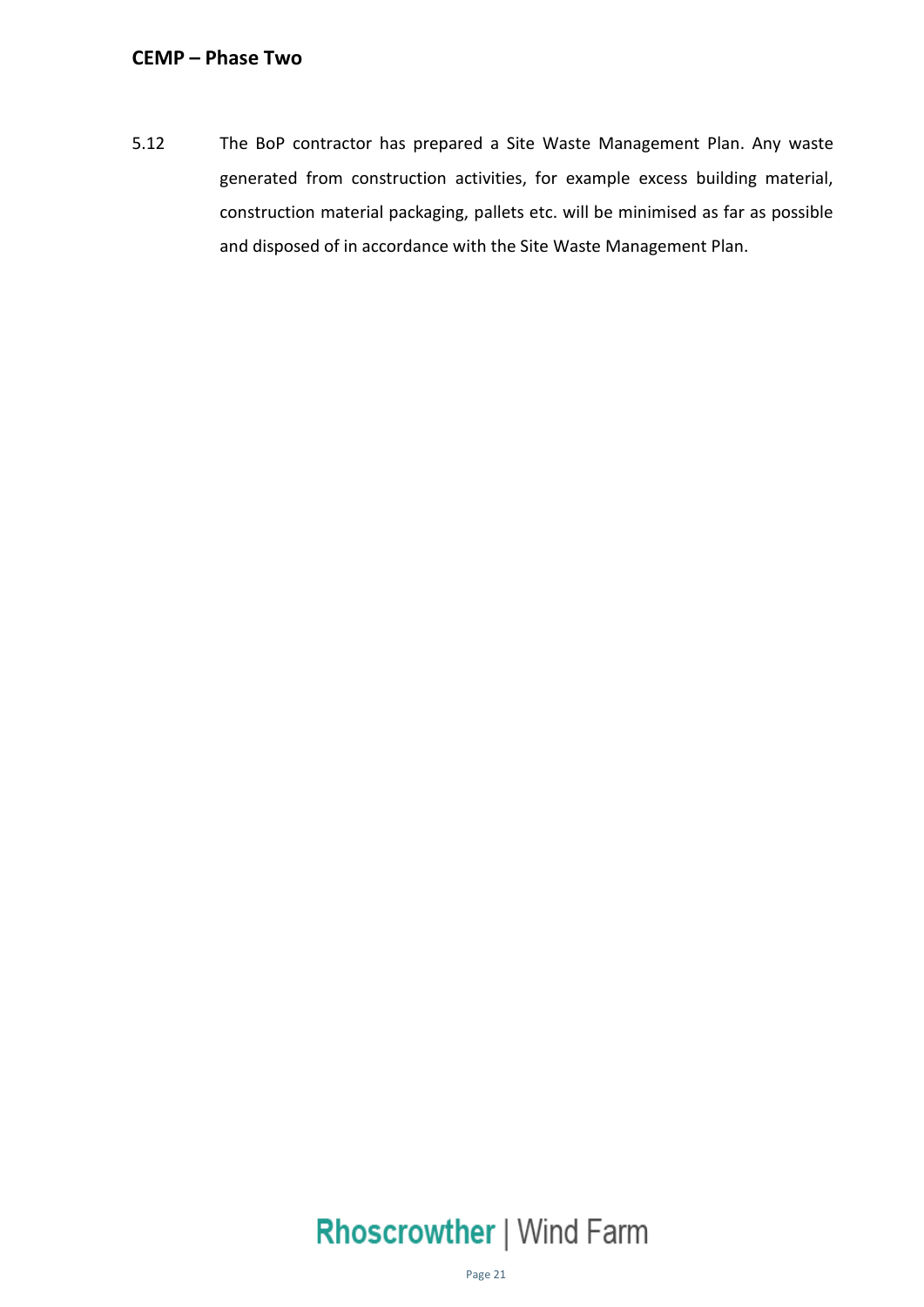### <span id="page-22-0"></span>**6 WATER MANAGEMENT PROPOSALS**

### **Surface Water Management**

- accordance with best practice standards and guidelines. This section of the CEMP will be refined as the wind farm detailed design is developed and finalised. 6.1 This chapter follows the principles of Sustainable Drainage Systems 'SUDS' in
- 6.2 The overall design philosophy for surface water management onsite is to:
	- • Minimise any change to the hydrology and groundwater conditions within the site. Replicate existing hydrology regimes for the site;
	- • Minimise sediment loads in the run-off through: diversion of clean upstream water to avoid sediment pick-up; and the use of infiltration and silt traps to remove entrained sediments from track run-offs;
	- • As part of ongoing monitoring of construction activities, the ECoW will identify any additional risk areas and ensure that appropriate silt traps are installed;
	- • Avoid high flow velocities. Provide multiple outflow structures to avoid the re-suspension of sediment and reduce erosion;
	- • Reduce erosion potential by stabilising and re-vegetating exposed slopes alongside existing tracks which are to be used for the development. Ensure new tracks have stable banks with the vegetation replaced to minimise erosion potential;
	- • Introduce measures to ensure livestock do not contribute to erosion of track sides and vegetation in ditches through management, fencing and provision of alternative drinking water locations;
	- • Ensure that any run-off discharged from the site is in compliance with approved standards; and
	- Initiate and maintain a programme of water quality monitoring and testing.
- 6.3 The water management infrastructure installed during the works will minimise impacts on sensitive water features and other local receptors.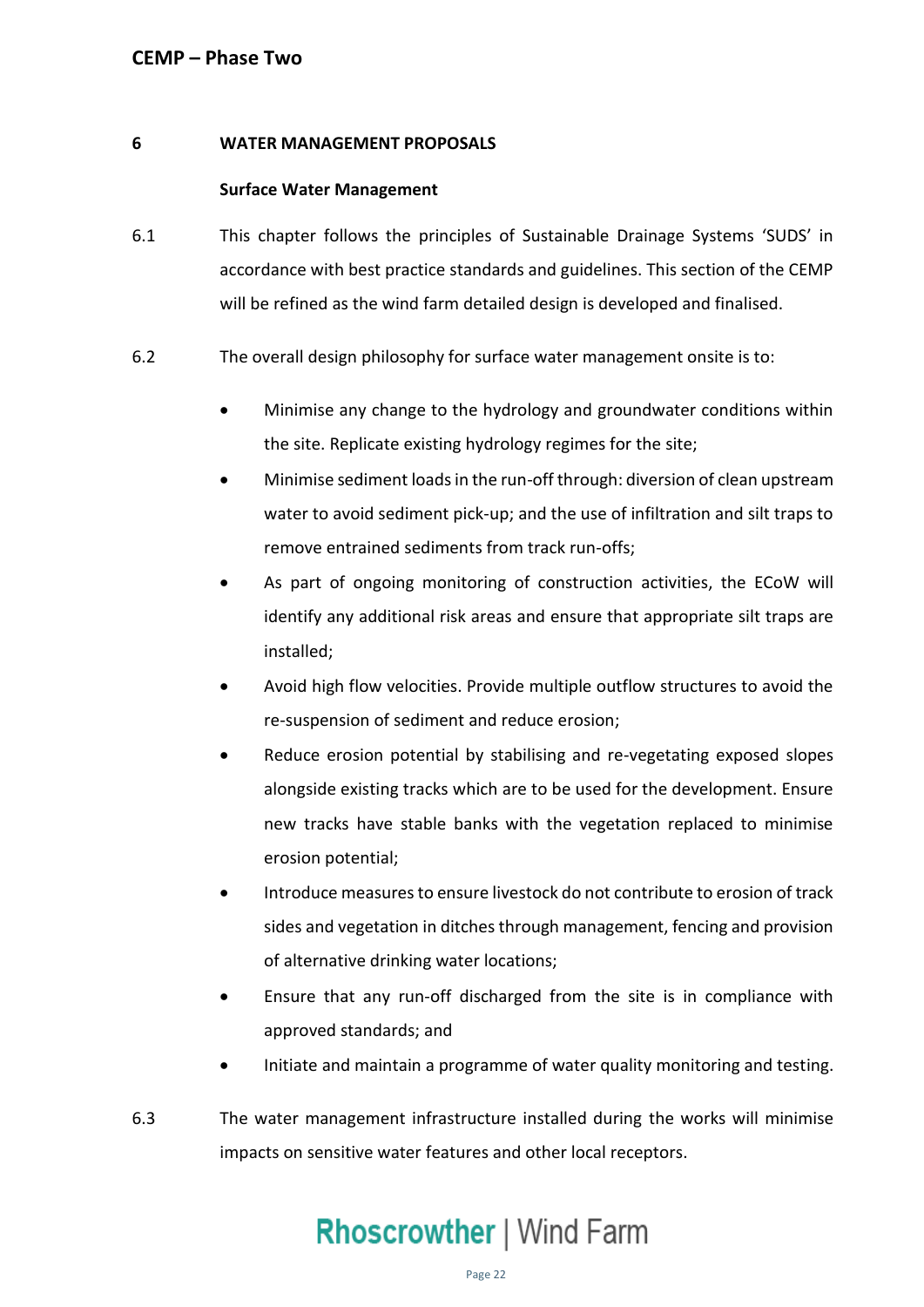- 6.4 Included in the access tracks design will be stabilisation and re-vegetation of the slopes on embankments to control erosion and sediment potential. It is proposed to minimise extensive areas of exposed soils where possible, and vegetation cover will be rapidly established in the first planting season following construction, to reduce erosion and sediment entrainment in water run-off.
- 6.5 Natural surface run-off water will be allowed to percolate back into the vegetation adjacent to construction areas.
- 6.6 Down slope of construction features silt fences will be installed and drainage existing ditches will have straw bale check dams inserted where appropriate to reduce water velocity and to filter drainage water.
- 6.7 The intended function of these drainage features will be to:
	- • Control run-off velocity during intense rainfall events, hence mitigating erosion;
	- • Reduce erosion rates by re-vegetating trackside slopes and ditches and to keep livestock from causing further damage;
	- Remove entrained sediments from track run-off;
	- Minimise sediment release to receiving watercourses; and
	- Remove any potential for increase in flood risk.
- 6.8 The construction phase is the primary period of concern for the SUDS system. However, these features will remain in perpetuity to ensure that the areas of hardstanding and new tracks associated with the development do not fundamentally change the hydrological regime. In order to ensure long-term remove any blockages and build-up of sediment to make certain that the system efficiency of the drainage system, regular maintenance will be undertaken to is working as planned.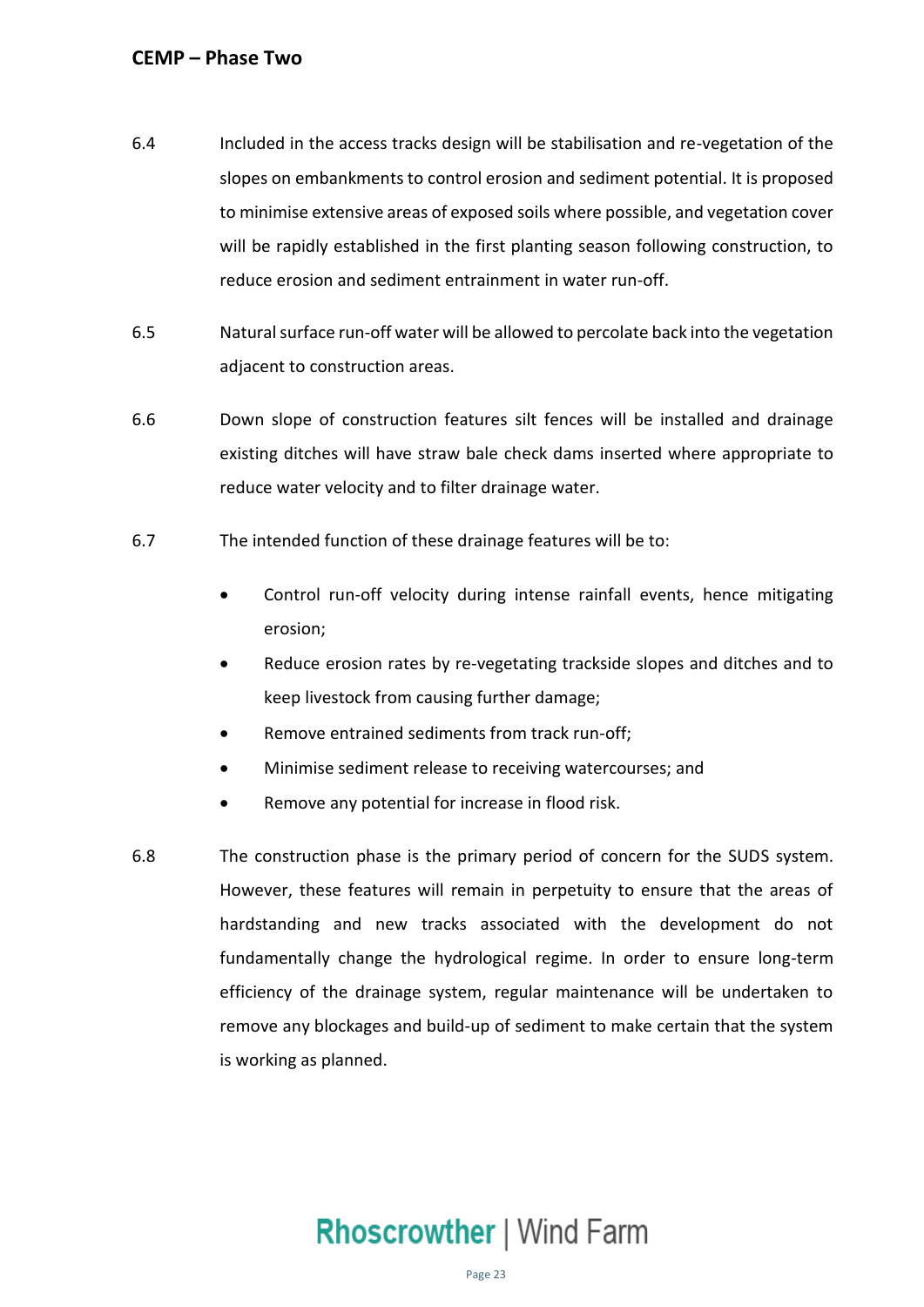### **Weather Impacts**

- 6.9 Potential effects on the hydrological environment are significantly influenced by rainfall. This is an important consideration as it increases the risk of pollution and damage to the surface and groundwater hydrological environments.
- 6.10 Rainfall and associated surface water runoff during construction works can mobilise and transport pollutants such as sediment, oils, chemicals and other building materials into the water environment causing harm to plants and animals.
- 6.11 The BoP contractor will utilise weather information provided by the Met Office or other available sources to predict periods of heavy rainfall, and revise works or contingency plans appropriately. It is also important to ensure that all machinery and materials are stored correctly at the end of each day in case the weather conditions should change unexpectedly. Areas of exposed ground will be kept to a minimum to prevent sediment movement.
- 6.12 Prior to and following periods of heavy rainfall additional checks will be made of the sediment management, drainage and construction management measures employed on site, and these will be maintained or replaced as appropriate.

### **Water Management Summary**

 6.13 The proposed wind farm access tracks will use a range of SUDS techniques to minimise erosion and control run-off. Stabilisation and re-vegetation of the slopes on the sides of new and upgraded tracks will be incorporated into the engineering design to control erosion and sediment potential. Hydrological regimes will be maintained and sediment control improved. The wind farm construction will have no detrimental effect on any of the rivers downstream of the site.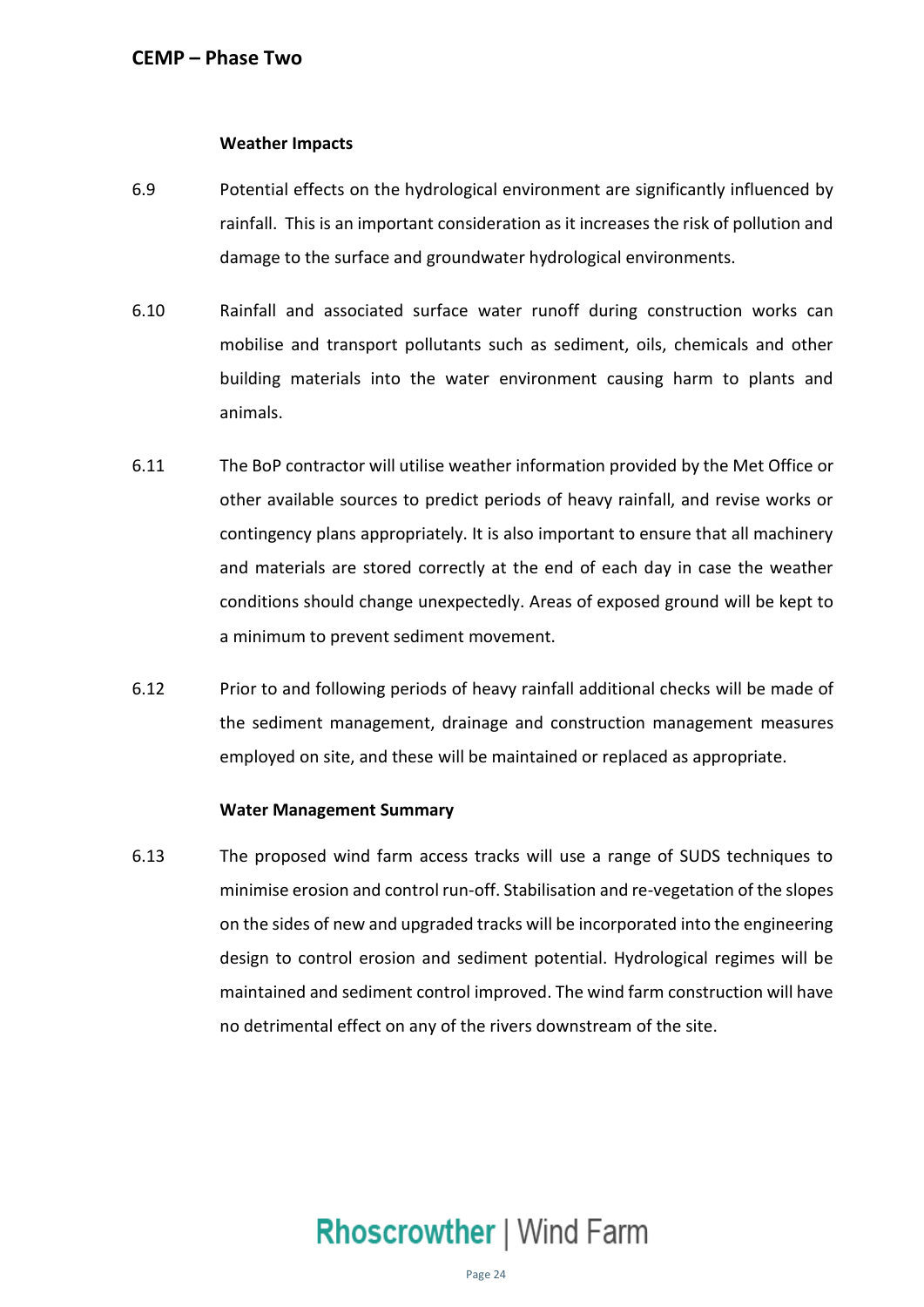### <span id="page-25-0"></span> **7 POLLUTION CONTROL & MITIGATION**

### **CEMP Evolution and ECOW Overview**

- 7.1 An independent ECOW will oversee activities onsite and ensure the contractors comply with their own environmental plans and best practice guidelines.
- 7.2 The ECOW will be appointed by the client to ensure effective control. Their responsibilities will include:
	- • Ensuring appropriate procedures and documentation are in place and followed for all work activities where there is a risk of environmental damage;
	- that all work is being carried out in accordance with the CEMP; • Carrying out regular documented inspections/audits of the site to ensure
	- • Monitoring, auditing, reporting and communication of environmental management on site and with the client, planning authority, contractors and other relevant parties;
	- Ensuring all environmental commitments and requirements are followed;
	- • Ensuring that all relevant works are being carried out in accordance with the required permits, licenses, certificates, planning permissions and bringing to the attention of the project team any timing and legal constraints that may be imposed on the carrying out of certain tasks;
	- • Keeping up to date with changes in environmental legislation that may affect environmental management during the construction phase;
	- • Ensuring that specialist environmental contractors are competent and have sufficient expertise to co-ordinate and manage environmental issues, and managing their activities on site;
	- • Liaise with the BoP Environmental Representative/Manager to ensure that Environmental Induction Training is carried out for all site personnel under the Contractor;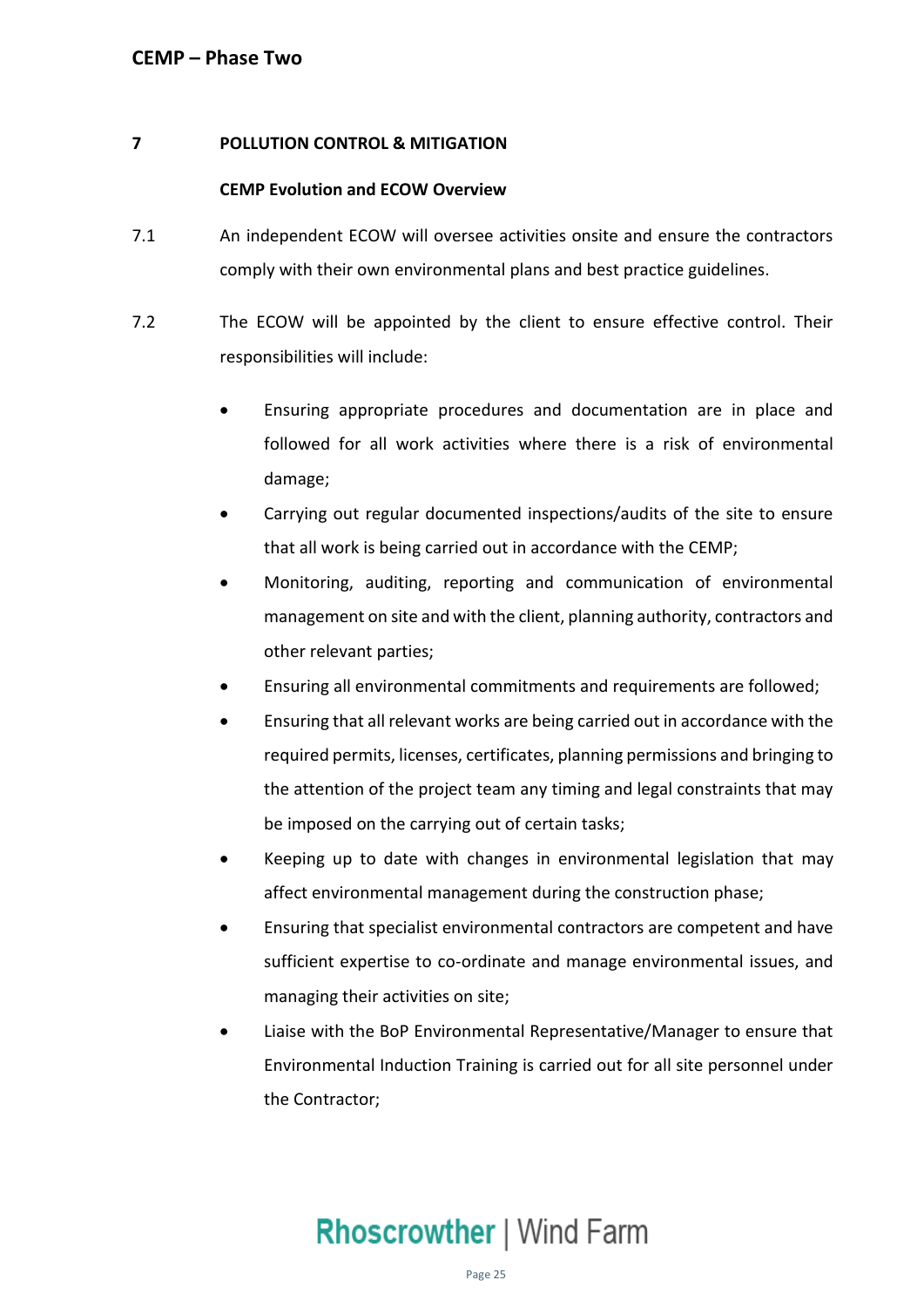- • Ensuring the RWFL Project Manager is notified of all incidents where there has been a breach of agreed environmental management procedures; where there has been a spillage of a potentially environmentally harmful substance; where there has been an unauthorised discharge to ground, water or air and where there has been damage to a protected habitat, etc.;
- Be ready to assist in implementing at all times an Emergency Response Plan;
- Be responsible for notifying the relevant statutory authority of environmental incidents; and
- • For carrying out an investigation and producing a report regarding environmental incidents and non-conformances.
- 7.3 The approved CEMP will be referenced by the Employers Requirements, which will form part of the contract between the Employer and the BoP contractor. This will oblige the BoP contractor to comply with the CEMP under their contract. Any proposed amendments to the approved CEMP shall be submitted for review and approval by the Local Planning Authority.
- 7.4 The BoP contractor will be required to monitor any other contractors and sub- contractors to ensure their compliance with the approved CEMP and any other planning conditions.

### **Pollution Control – General**

- 7.5 Throughout the construction and operation of the wind farm a number of oils and chemicals will be used. It is imperative that these are used and stored in a safe and ecologically sound manner to ensure that the surface and groundwater environment is not adversely affected.
- 7.6 The following measures can be adopted to protect the surface and groundwater environment:
	- • All equipment, materials and chemicals to be stored away from any watercourses. Chemicals, fuel and oil will be stored in tanks of sufficient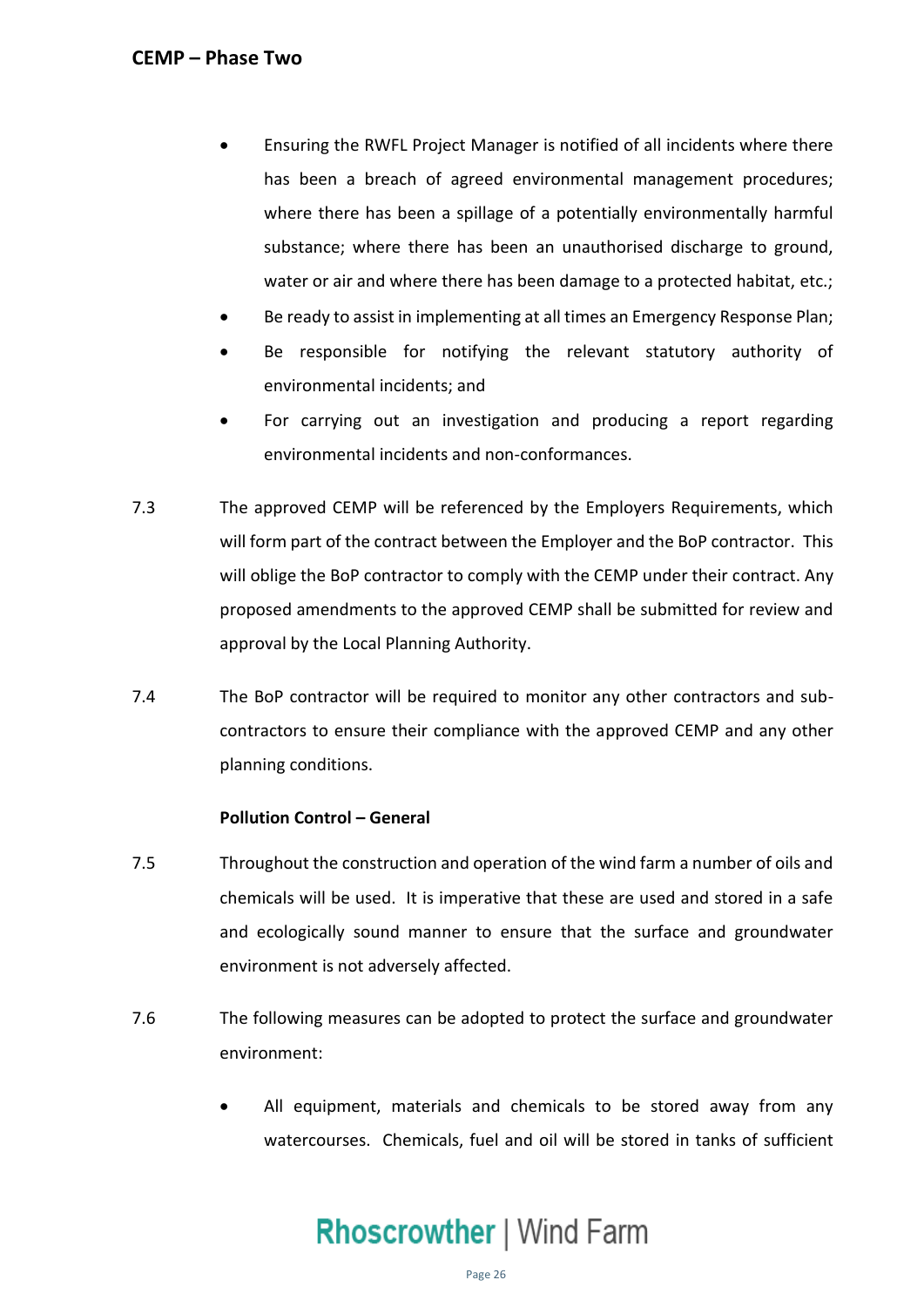strength and integrity to ensure that it is unlikely to burst or leak in ordinary use. Oil and lubricants shall be stored within bunded containers. Waste oils will be stored in the construction compound in an aboveground tank within a sealed bund. The bund will be 115% of the storage tank capacity, and will be emptied by a specialist company;

- • Only nominated personnel will be able to undertake and oversee refuelling and delivery and to ensure there are no spillages. Locked tanks will help enforce this and such activities will be restricted to a specific impermeable area within the site compound;
- Refuelling will not take place within 50m of a watercourse (HRA Table 5.6);
- • In areas of potential risk, emergency procedures shall be prepared and pollution control equipment provided, such as "spill kits" and absorbent granules. These shall also be carried by appropriate vehicles on site. Drip trays will be provided for static machinery at appropriate points;
- • All plant used during the construction and operational phases of the development shall be in suitable condition and fit for purpose to carry out the works and shall be maintained as per manufacturers guidelines. Machinery shall be properly stored at all times to minimise rain wash off of oils etc.; and
- • Maintenance of construction plant to be carried out in designated areas on an impermeable surface away from any watercourse or drainage.
- 7.7 The BoP contractor shall be aware of any relevant regulations including, but not limited to the Environmental Permitting (England & Wales) Regulations 2010, and The Control of Pollution (Oil Storage)(England) Regulations 2001, and ensure compliance with all applicable regulations.
- 7.8 The cleaning of tools and other site equipment will not be permitted in onsite watercourses. Should it be necessary to clean tools and equipment on site, this will be done in the predetermined wash-out areas at the site compound.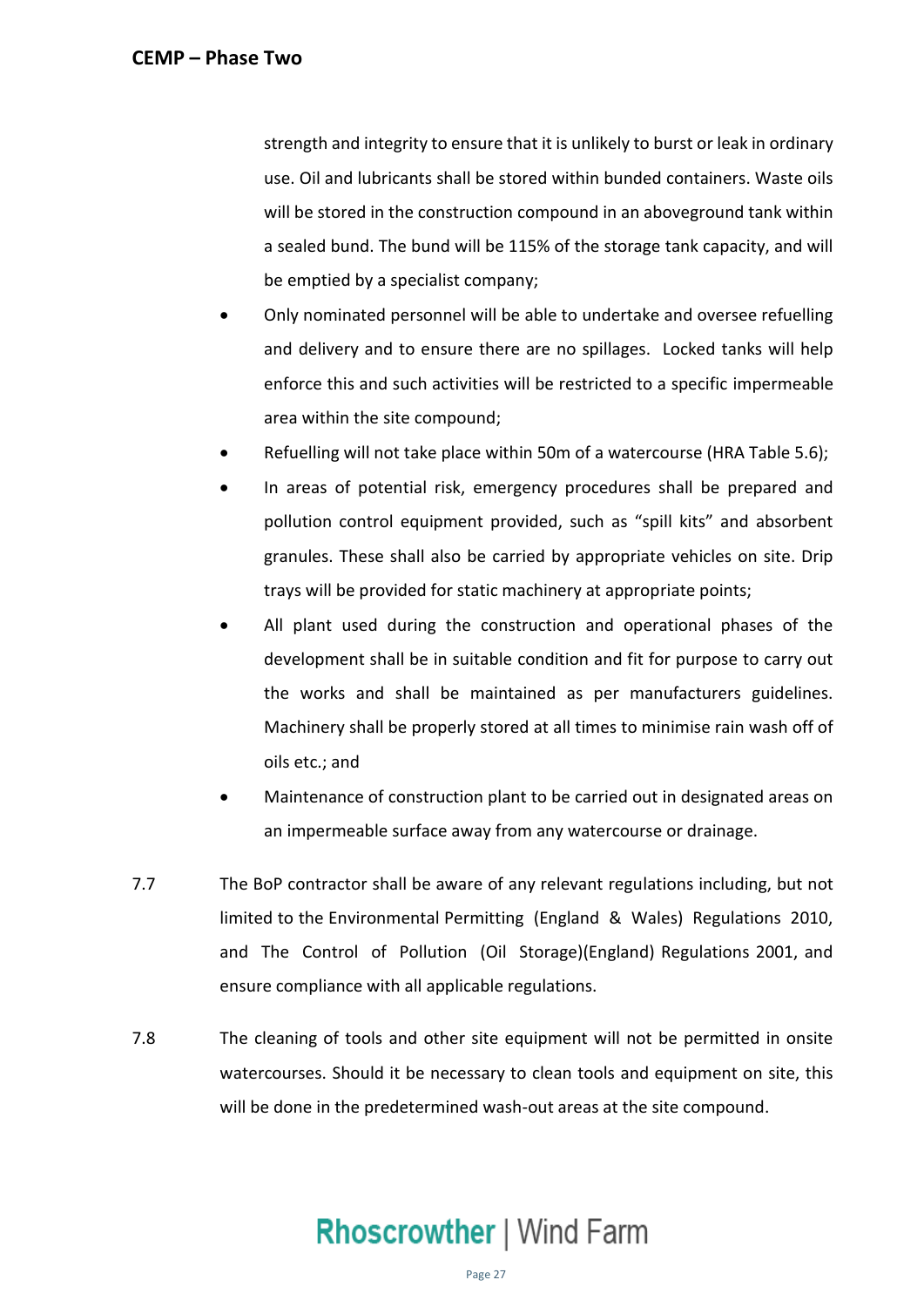<span id="page-28-0"></span> 7.9 Wash out areas shall be continually monitored and findings recorded to ensure effluent levels do not spill over into the environment. The wash out area shall be emptied regularly and the waste contents disposed off-site by a licensed waste carrier.

### **Pollution Response Plan**

- 7.10 The following emergency procedures can be implemented to ensure that the surface and groundwater environment is protected during wind farm construction and operation:
	- • At induction and at regular tool box talks, all relevant on-site staff will be trained in both normal operating and emergency procedures, and be made aware of highly sensitive areas on site. The staff training and implementation of site procedures will be overseen by the BoP contractor to minimise the risk of a pollution incident;
	- • Contingency plans will be developed by the BoP contractor, that ensure that emergency equipment is available on and that advice is provided on actions to be taken and who should be informed, in the event of a pollution incident;
	- changes to site operations that were not foreseen during design; • Contingency planning procedures will be regularly reviewed to include
	- The emergency procedures would include the following:
		- Containment measures;
		- Emergency discharge routes;
		- List of appropriate equipment and clean-up materials;
		- Maintenance schedule for equipment;
		- Details of trained staff, location, and provision for 24-hour cover;
		- Details of staff responsibilities;
		- • Notification procedures to inform the relevant environment protection authority;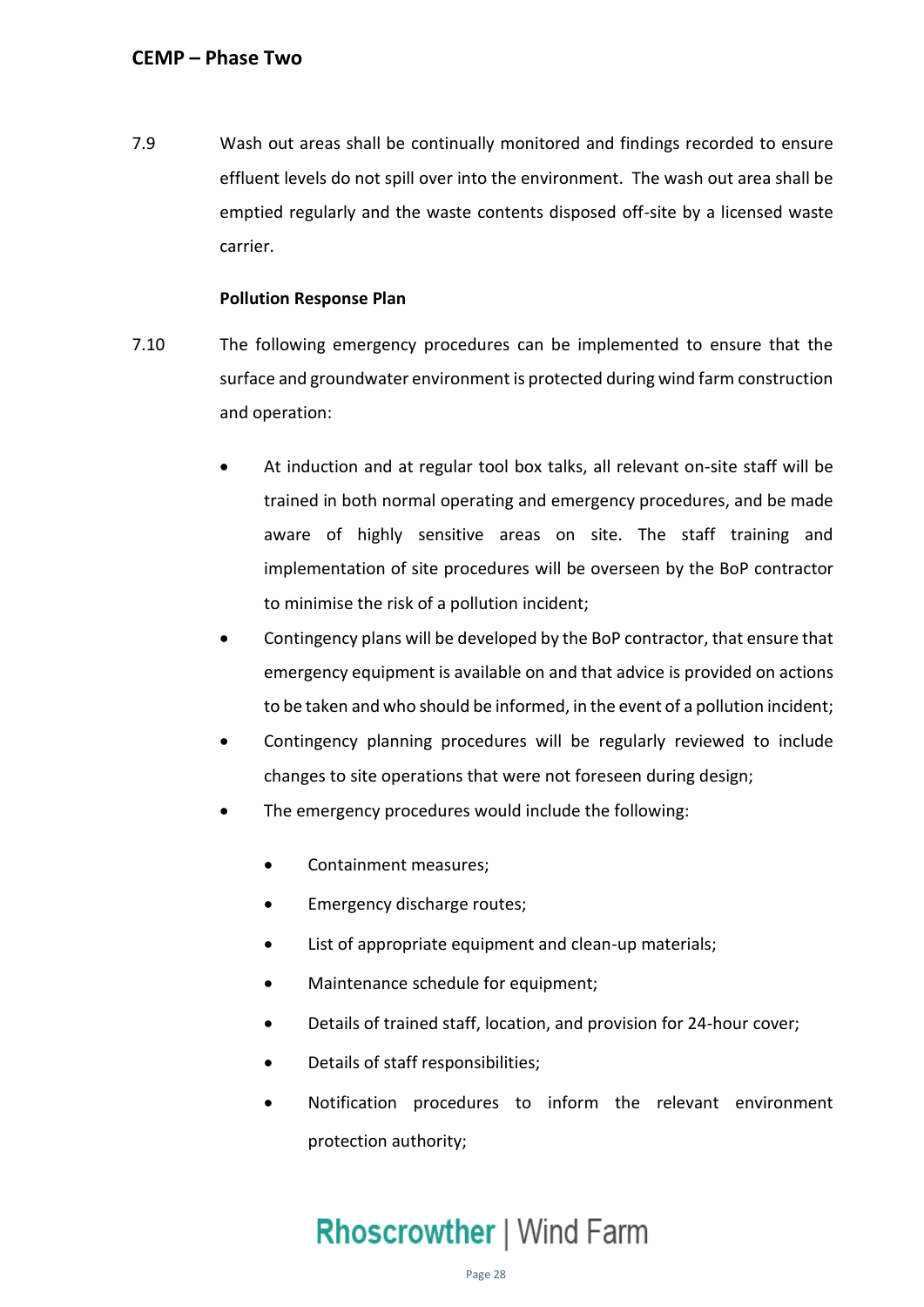- Audit and review schedule;
- • Emergency contact numbers and telephone numbers of statutory and local water company; and
- • List of specialist pollution clean-up companies and their telephone numbers.
- 7.11 The BoP contractor has provided, and will implement if required, a Pollution Incident Response Plan to cover all potential pollution risks associated with construction activities. All pollution incidents shall be logged and reported to the designated responsible person.

### **Pollution Issues & Mitigation**

### **Dust Issues & Management**

- 7.12 Dust generated through construction has the potential to cause significant nuisance unless appropriate mitigation measures are undertaken. In contrast to other forms of onsite pollution / nuisance such as noise, there are no direct legal provisions for the control of dust from construction activities. The Contractor will be required under the Contract to follow the recommendations for dust control given in Health and Safety Report 73/1995: Dust and Noise in the Construction Process.
- 7.13 Significant quantities of atmospheric dust can arise from the mechanical disturbance of granular material exposed to air. Dust generation from these open sources is termed 'fugitive' because it is not discharged to atmosphere in a confined stream. A number of potential sources of such fugitive emissions from construction wind farm are outlined as follows:
	- Vehicle movements over site tracks in dry conditions;
	- On-site earth-moving operations during construction;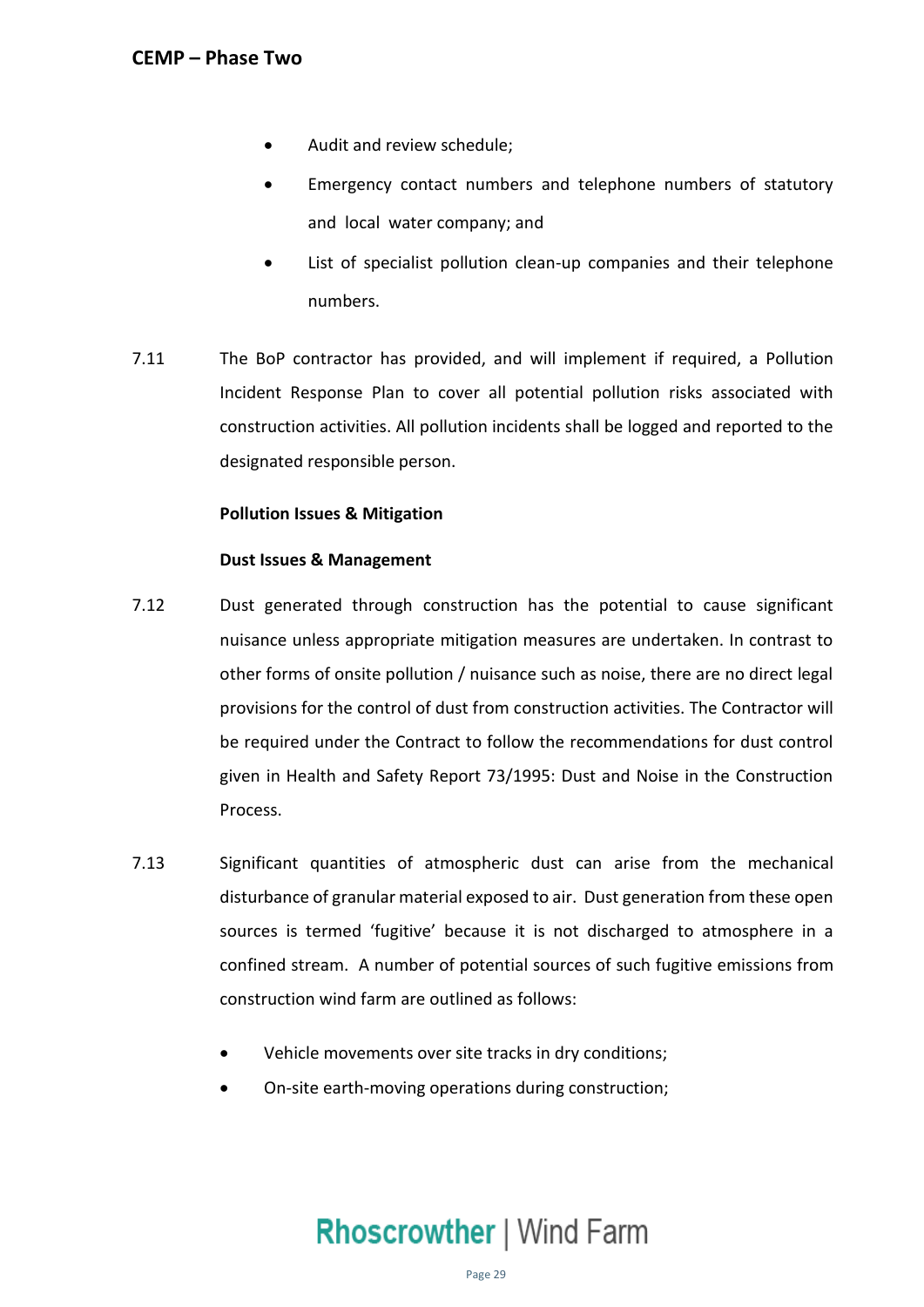- • Blow-off and spillage from vehicles and the carrying of mud onto public roads during import of aggregate and any export of surplus soil material; and
- Wind blowing across bare dry construction areas and stock piles.
- 7.14 The potential for dust generation can be significantly reduced through the adoption of appropriate and simple preventative measures to control dust emissions both on and off-site. Implementation of these measures, such as sheeting over dry materials on vehicles and keep site access roads clean will help to minimise the number of complaints relating to dust nuisance.
- 7.15 The BoP appointed Health, Safety and Environmental Officer will have day-to-day responsibility for ensuring that dust mitigation measures are implemented and monitored.
- 7.16 The following practices and procedures will be adhered to:
	- • Maintain a clean stoned running surface on all access tracks so that delivery vehicles do not collect mud while on site;
	- • A vacuum sweeper is proposed to ensure the A44 is kept clear of debris and dust as required, and as appropriate;
	- • All construction vehicles leaving the site with loads likely to generate dust will be adequately sheeted to prevent dust emissions;
	- • Unsurfaced site tracks will be regularly damped down as required using bowsers provided by the Contractor and shall be adequately maintained to prevent ponding and accumulation of dirt. These spray bowsers will be deployed as a regular routine circuit of the site tracks as required to avoid dust generation;
	- • All materials stockpiles will be damped down using suitable and sufficient water sprays during dry weather;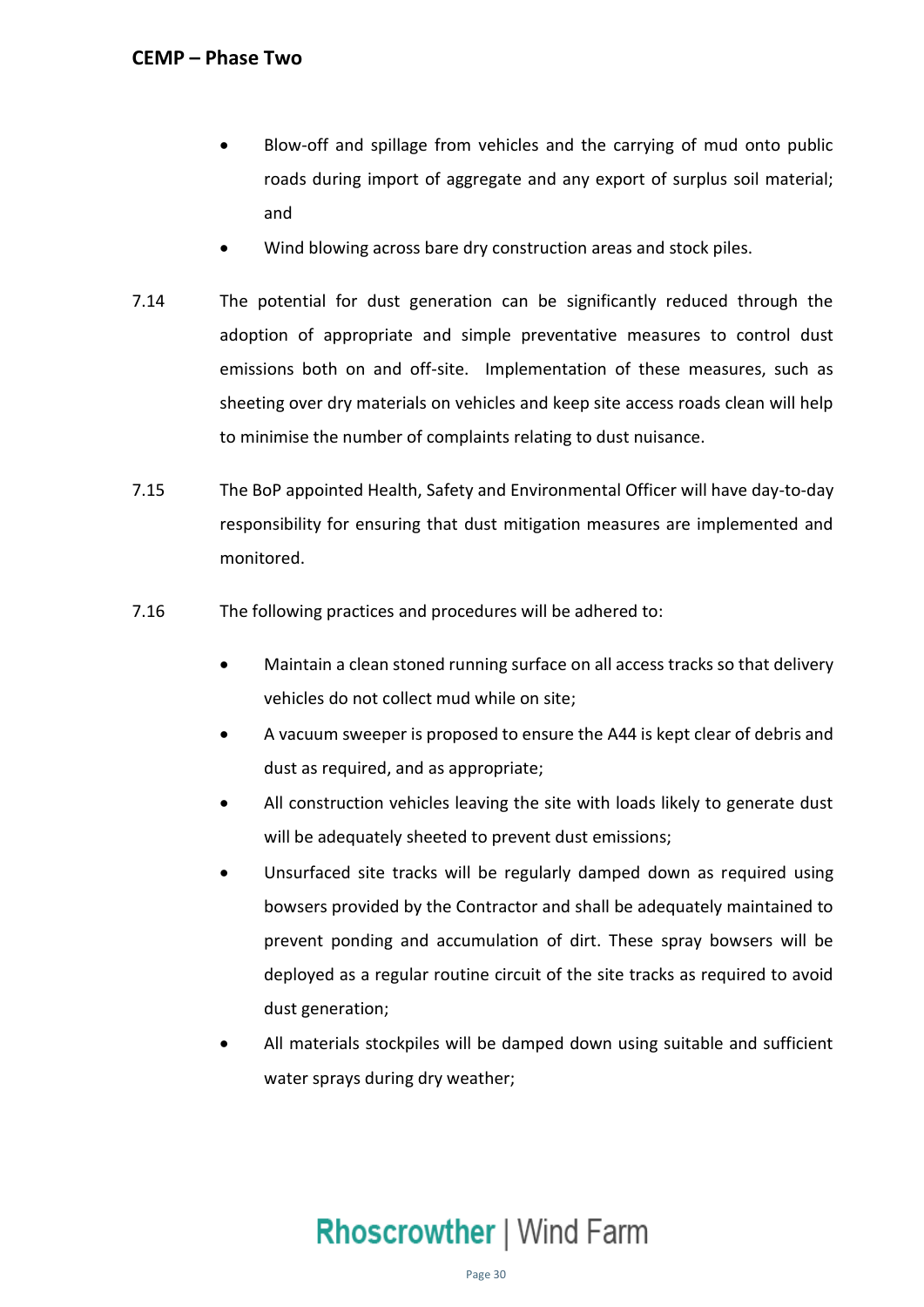- • All handling areas will be maintained in a dust free state as far as is practicable. Bowsers and hand-held hoses/sprinklers will be employed to prevent dust escape;
- • Procedures will be established so that the site is regularly inspected for spillage or dusty or potentially dusty materials and any such spillage dealt with promptly;
- • Cutting and grinding operations on site will be conducted using equipment and techniques which reduce dust emissions to a minimum, incorporating any dust suppression measures where practicable;
- • A telephone number for complaints regarding dust will be published local to the site. The Site Health, Safety and Environmental Officer will have the appropriate authority to act to resolve any problems that may occur. The Health, Safety and Environmental officer and the site managers 'out of hours' telephone numbers will be available;
- • Completed earthworks will be sealed and/or re-vegetated as soon as reasonably possible; and
- • The site may be monitored by the local authority for compliance with these conditions, both through visual inspection and analytical monitoring. The main contractor will set up its own monitoring programme to evaluate compliance with the measures outlined above.

### **Sewerage & Waste**

- 7.17 Foul sewage from the development during construction will be stored in tanks for offsite disposal. The tanks will be sized to suit the site and emptied at intervals as required for disposal at an approved treatment works.
- 7.18 Any surplus materials arising during the construction of the development will be disposed of in accordance with the Site Waste Management Plan.
- 7.19 The Contractor will be required to make provision for the disposal from the works and temporary works of all waste products and litter.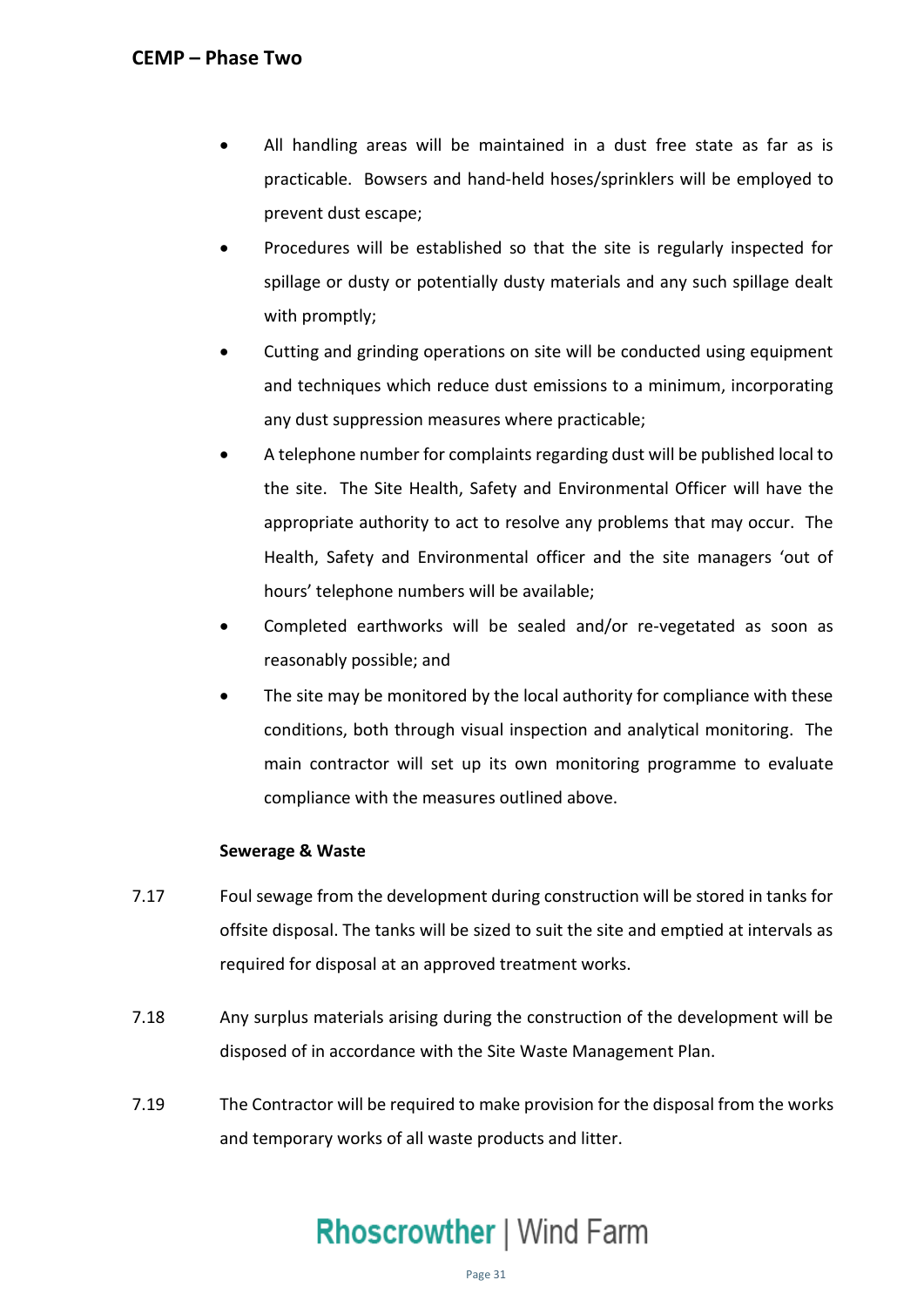- 7.20 Metal containers for inflammable waste will be used by the Contractor and arrangements made for regular collection and disposal off the site. The Contractor shall ensure that all such waste arising from site activities is promptly disposed of into these containers and not left lying on the site.
- 7.21 All waste products shall be removed off site to a suitable location for disposal to the approval of the Engineer and the relevant authority.
- 7.22 Contaminated or hazardous material, uncovered during construction or brought onto site, will be disposed of by the BoP Contractor.

### **Lighting**

- 7.23 Artificial lighting used during construction has the potential to cause nuisance to measures are undertaken. To minimise obtrusive lighting the general principles of the Institute of Lighting Engineers, Guidance Notes for the Reduction of Light Pollution, Bats and Lighting in the UK, Bats and the Built Environment Series by the Bat Conservation Trust and Guide for Lighting Exterior Working Areas, (CIE, 1998) have been referred to. nearby residences and sensitive receptors, unless appropriate mitigation
- 7.24 The guidance notes above outlines practice to reduce the problems of unnecessary, obtrusive light. This includes:
	- • Do not 'over' light. The guidelines outline that this is a major cause of light pollution;
	- • Switch off lights when not required for safety, security or enhancement of the night time scene;
	- • Use specifically designed lighting equipment that minimises the upward spread of light near to, or above the horizontal. Care will be taken when selecting luminaires to ensure that the units chosen will reduce spill light and glare to a minimum;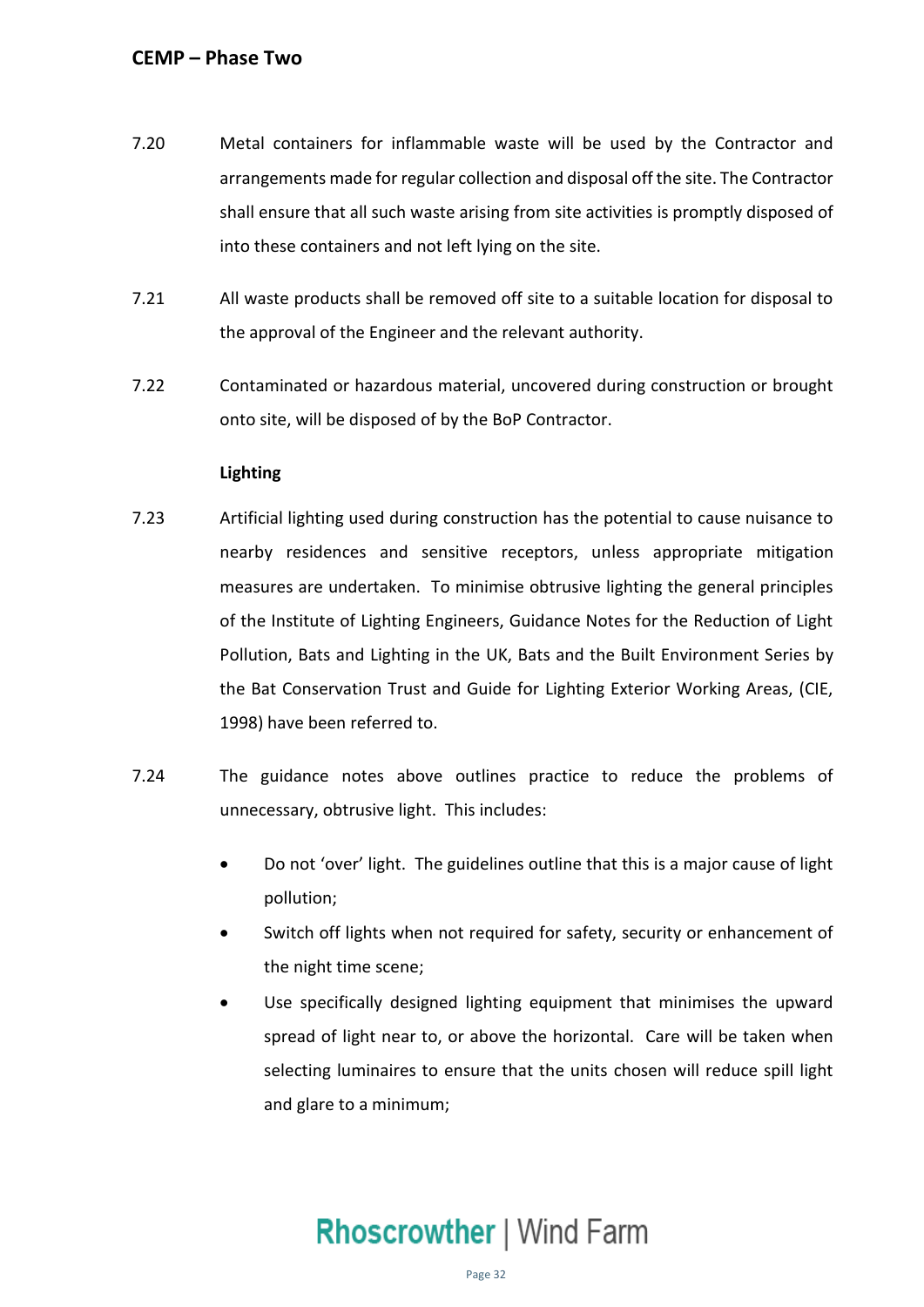- • Keep glare to a minimum by ensuring that the main beam angle of all lights directed towards any potential observer is kept below 70 degrees. Higher mounting heights allow lower main beam angles, which can assist in reducing glare;
- • In areas with low ambient lighting levels, glare can be very obtrusive and extra care will be taken when positioning and aiming lighting equipment. However, if there is no alternative to up lighting, then the use of shields, baffles and louvers will help reduce spill light around and over the structure to a minimum;
- • Bats are particularly sensitive to UV light emitted by certain types of lamp and these will not be used on site, wherever possible; and
- • Lighting can be particularly harmful if used along river corridors, near woodland edges and near hedgerows used by bats.
- 7.25 The area for development comprises of upland farmland situated on rolling hills. Sensitive receptors are considered to be adjacent properties but due to the topography and distance of the site nuisance from artificial light is considered to be minimal.
- 7.26 The potential for pollution from artificial lighting can be significantly reduced through the adoption of appropriate preventative measures to control light emissions both on and off site which will be detailed in the final CEMP and reviewed by the ECOW.

### **Noise**

 7.27 The noise assessment suggests, due to the distance of most construction activities from sensitive noise receptors, noise during construction should not be a significant hazard. Contact will be made with neighbours to agree a process for notification where an event which will raise normal noise levels is planned or expected in the interests of best practice and good site management.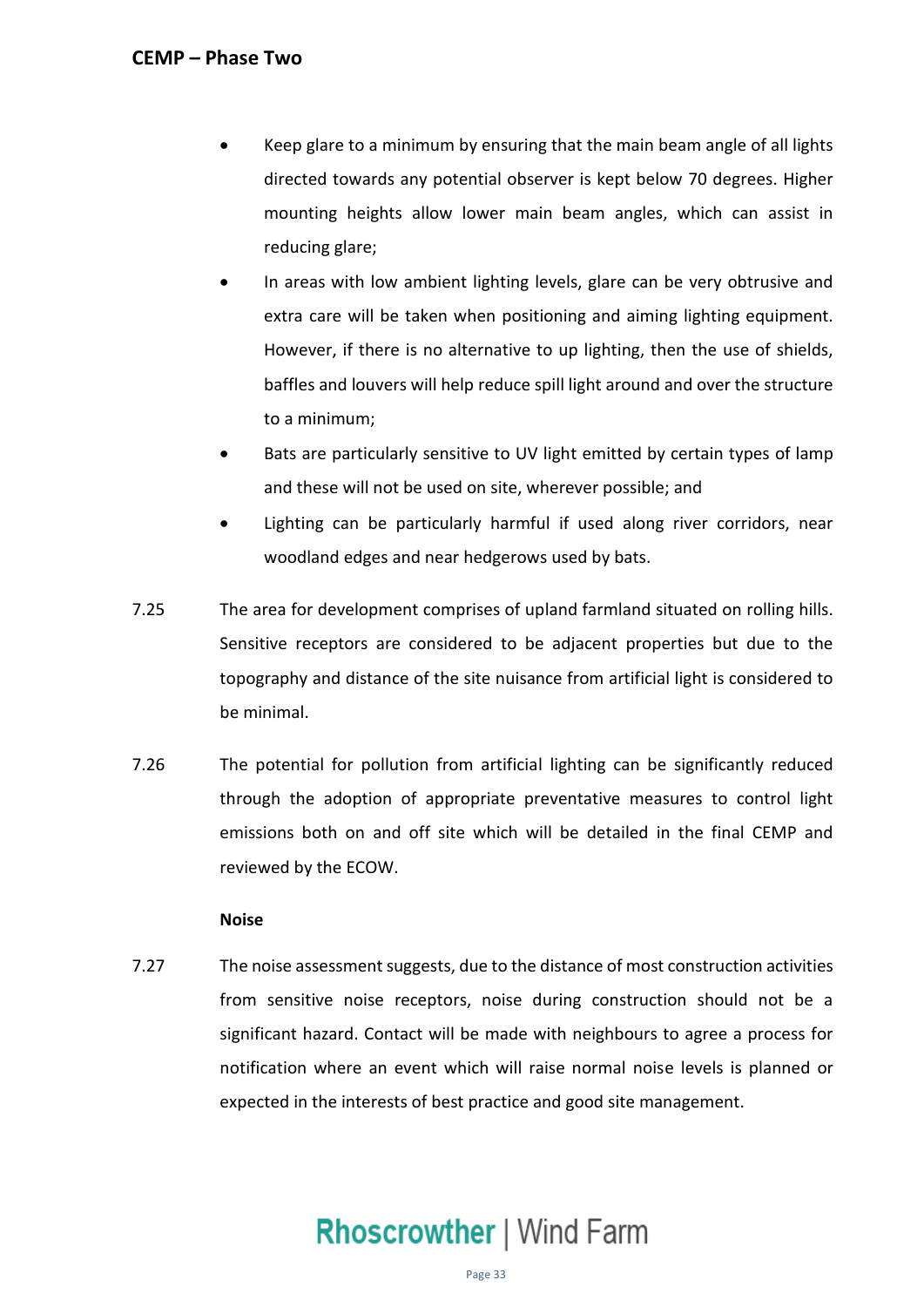- 7.28 During the construction phase of the works, the Contractor shall employ machinery and methods of work to limit (where possible and practical) the disturbance to residences caused by construction noise.
- with equipment and at positions that comply with a protocol agreed with PCC 7.29 All noise measurements will be made under normal environmental conditions, unless otherwise stated.
- 7.30 No HGV traffic, plant machinery or earth moving equipment associated with the construction of the Development shall enter or leave the site outside of normal working hours unless one of the following exceptions is applicable:
	- An abnormal load delivery; or
	- The movement is associated with an emergency on the Site; or
	- The work is in accordance with Condition 18 of the consent.
- 7.31 It may be necessary to limit the use of certain items of plant which give rise to high noise levels to certain times during the normal working hours.
- 7.32 Work outside normal working hours will be required for certain activities. Where work is required outside these hours, the BoP will immediately advise the Local Planning Authority in advance of the details of the work that will be carried out. This information will include:
	- Anticipated noise levels;
	- Plant details;
	- Proposed working hours and duration; and
	- The type of activity and reasons for variation to working hours.
- 7.33 The above discussion will only apply where the activity may be audible at the sensitive receptors. To assist, it will be a requirement that all plant brought onto site within these periods is silenced using equipment that meets the appropriate British Standards.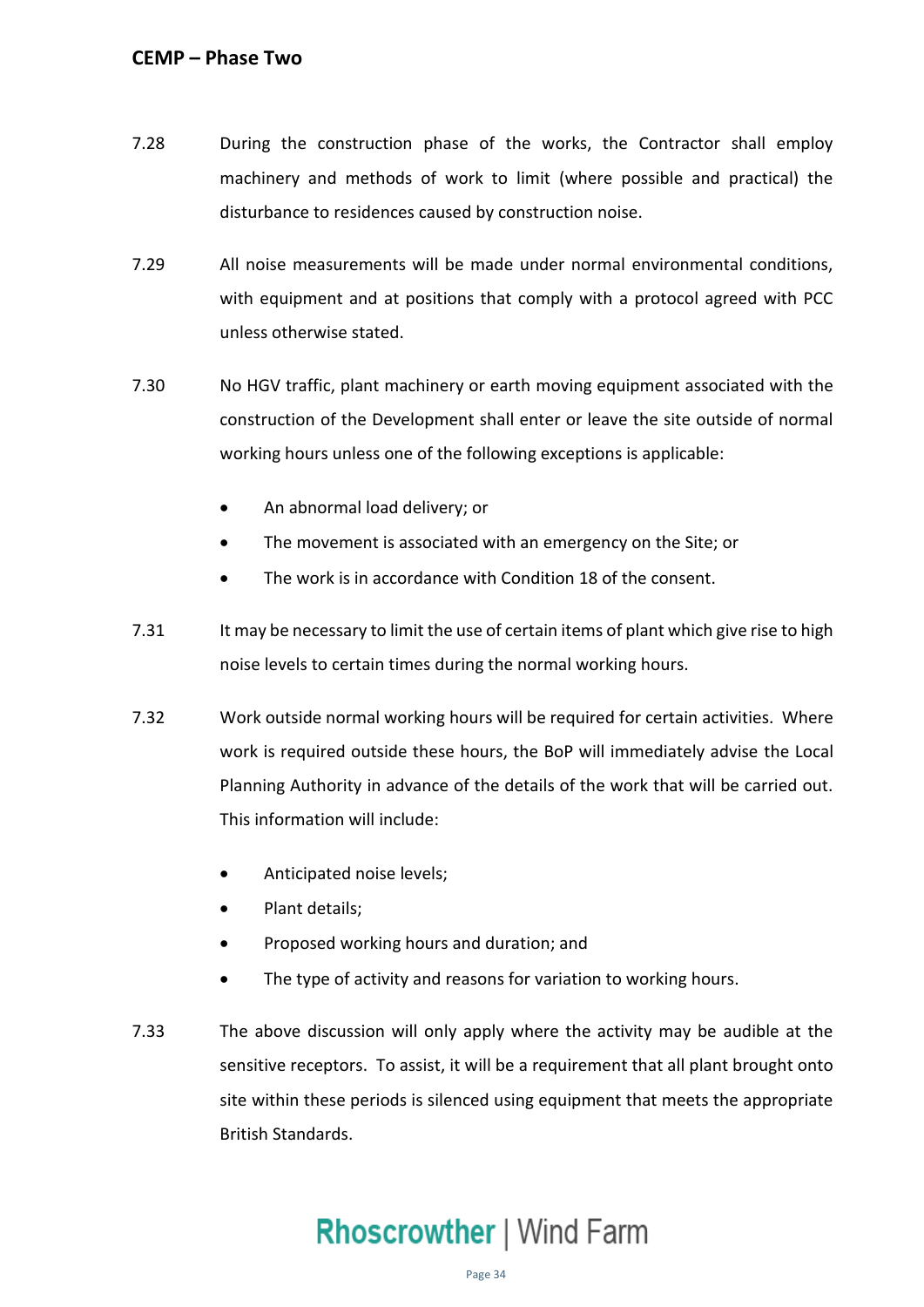- 7.34 In particular, static plant in continuous use will be monitored immediately after installation to determine if further mitigation is required to reduce noise levels from the site.
- 7.35 A noise monitoring programme will be developed. The final programme will be developed when construction methods have been finalised. It is proposed to establish a noise monitoring system to demonstrate and ensure that noise levels fall below the agreed levels.
- 7.36 Sound levels will be monitored by the Contractor according to the methods set out in Appendix 'B' of BS 5228: Part 1. Measurements will include samples after significant changes in the works.
- for day-to-day monitoring activities and will complete a Noise Survey Report at suitable intervals, giving an account of recorded nose levels, where of agreed limits have been breached and the corrective actions taken. 7.37 The BoP Contractor's Health, Safety and Environmental Officer will be responsible
- 7.38 In the event of a complaint being made by a local resident an investigation will be carried out by the BoP Contractor's Health, Safety and Environmental Officer to possible remedial measures. A report will be written and filed with the noise placed on the project web site. establish the justification, or otherwise, of the complaint, the likely cause and monitoring reports, and will be made available to the Local Planning Authority and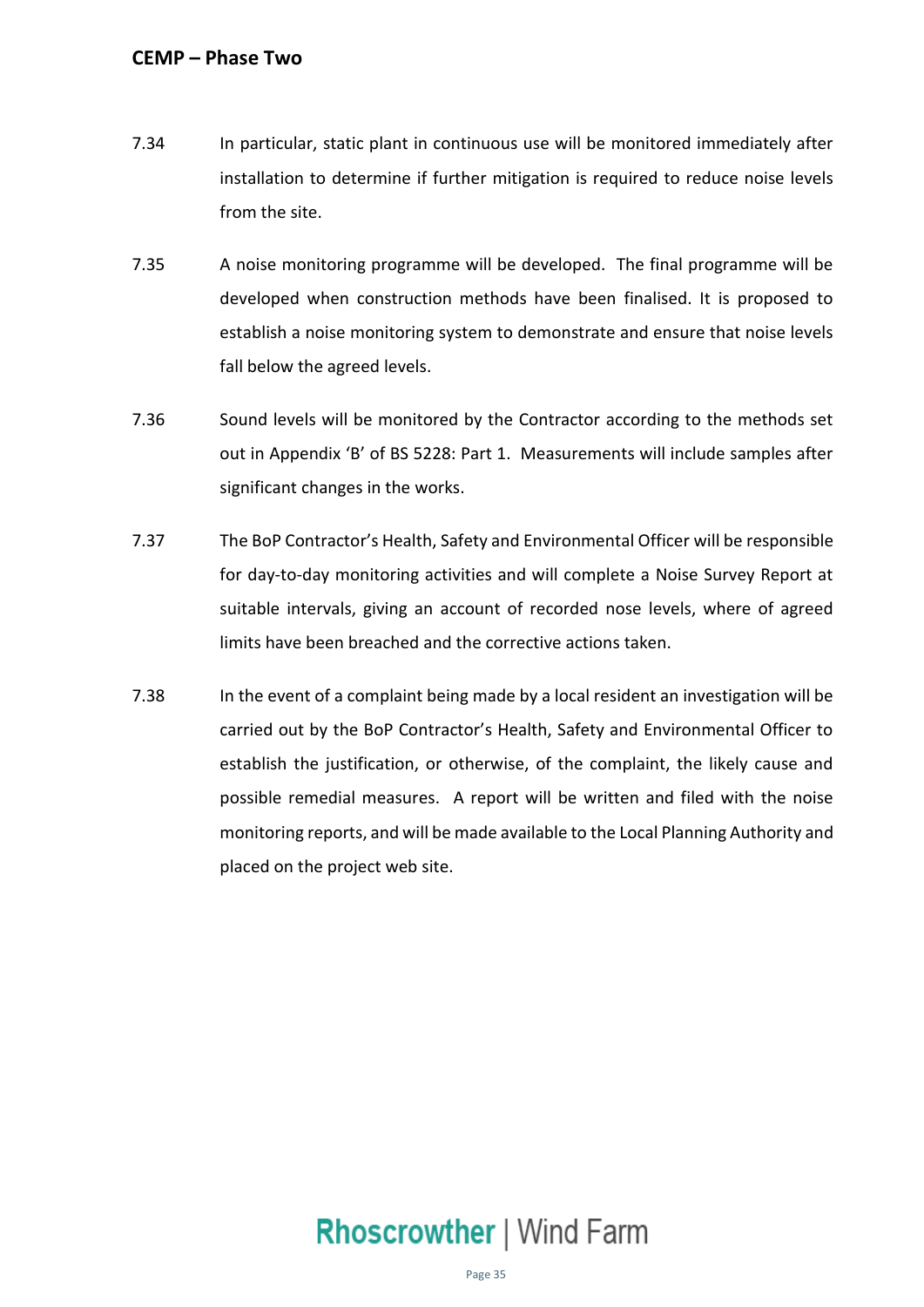### **8 COMPLIANCE WITH ECOLOGICAL CONDITIONS**

- 8.1 This sections details: the measures to be taken to avoid harm to protected species and minimise damage to species and habitats; the timing of vegetation removal to avoid the potential for effects on reptiles, amphibians and nesting birds; and, details of the mitigation measures to be adopted as set out in chapter 7 of the Environmental Statement and the Habitats Regulation Assessment. Any necessary environmental monitoring will be made publicly available on an annual basis.
- basis. 8.2 No significant construction period effects are anticipated for habitats as all infrastructure is proposed for areas of low ecological value (i.e. improved and poor semi-improved grasslands and arable areas). Potential effects from drifting of dust on to higher quality habitats will be counteracted through normal working practices as set out above.

### **Timing of vegetation removal**

- 8.3 All trees and hedges that need to be removed to allow the construction of the track network will be removed outside the bird nesting season where possible. Any trees and hedges which require removal within the bird breeding season will be inspected by the ECoW prior to removal to ensure there are no signs of bird nesting. As a last resort, and only where deemed absolutely necessary, sections of hedgerow may be netted to prevent birds nesting. This technique will only be used in accordance with guidance issued by CIEEM and RSPB.
- 8.4 Key bat flight line areas (i.e. boundaries showing high usage by bats) have largely been avoided. In general, hedgerow removal should be kept to a minimum. If hedges or other flight lines are to be removed for the construction of tracks, and this takes place during the active bat season, gaps should be temporarily 'closed' before dusk each day. This can be achieved through the use of suitable fencing such as 'Heras'. At the conclusion of construction works, as much of the gap area as possible (allowing for access by construction traffic) should be replanted and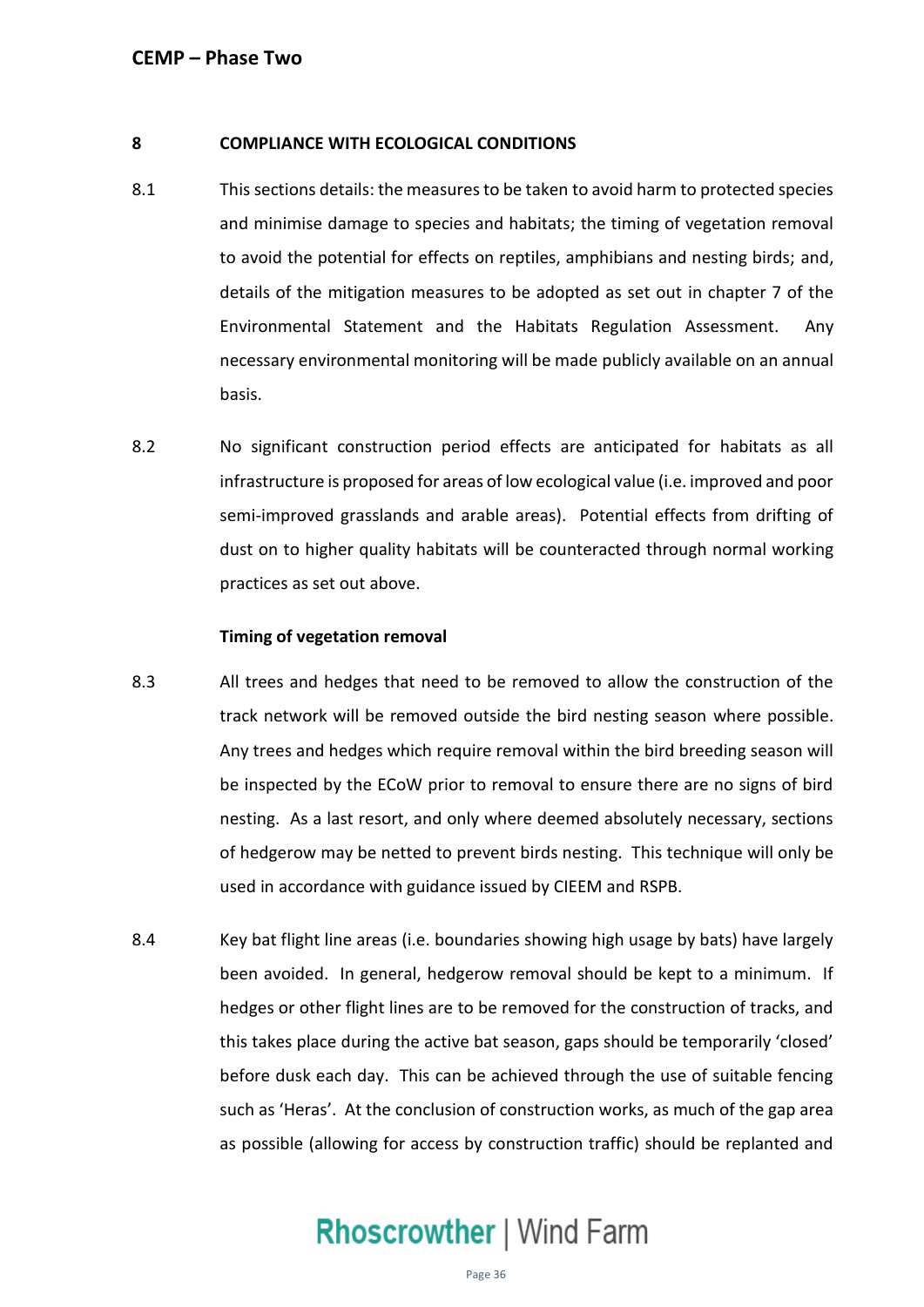the remaining entrance should be gated. Any remaining gaps (i.e. those where the track passes through the hedgerow) will to be filled with gates (kept closed at night) to allow continuation of flight lines. This will ensure that boundaries are continuous and can continue to function as flight lines for foraging bats.

- 8.5 Pre-construction surveys will take place with respect to dormouse. These will include checks for nests should any hedgerow clearance take place during the hibernation period. If dormouse are found to be present in hedgerows at the development, appropriate vegetation clearance methods will be instigated. An EPS licence will be obtained for hedgerow removal. The use of licensed surveyors with a high degree of experience in working with dormice, will ensure that there will be no residual impact to this species.
- 8.6 It is estimated that approximately 100m of hedgerow will need to be removed as part of the construction activity. RWFL will plant an additional 175m of hedgerow to provide a positive net biodiversity impact. The additional planting will initially attempt to replace the hedgerows that have been removed and then to also 'gap up' existing hedgerows where gaps exist. This will ensure that bat flight lines are maintained and enhanced.

### **Objectives of the Ecological Compliance Audit**

- 8.7 The purpose of the ecological compliance audit is to assess whether the ecological mitigation and compensation is being implemented in accordance with the planning conditions (and any licence conditions if relevant) and the method statements / management plans.
- 8.8 A number of performance indicators will be developed based on the above which will be used as the basis for the compliance audits.

### **Ecological Compliance Auditor**

 8.9 A suitably qualified and experienced ecological compliance auditor will be commissioned. The compliance auditor will have working knowledge of: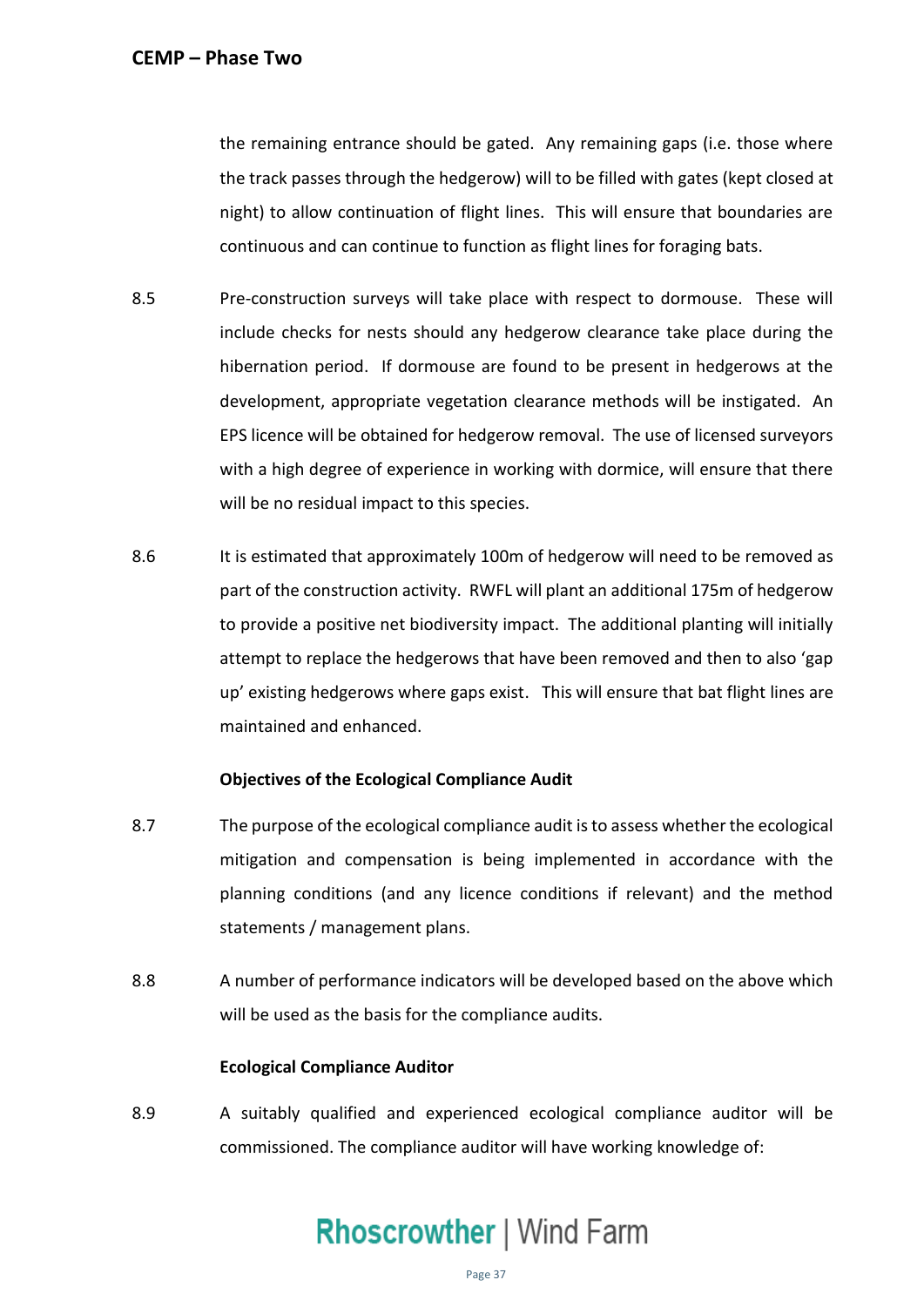- • The protected species which are subject to the mitigation and/or compensation scheme;
- Species protection legislation; and
- Construction design and its implementation.
- 8.10 The ECoW may undertake the ecological compliance audit provided they are not assessing their own work.
- 8.11 The compliance auditor will be supplied with copies of the planning conditions (and any licence conditions), mitigation and compensation proposals, Construction Environmental Management Plan (CEMP), Protected Species Protection Plan (SPP), Bat Protection Plan (BPP) and any other relevant method statements.

### **Timings**

 8.12 The ecological compliance audits will be carried out at critical points during the works depending on the specific requirements of the planning and licence conditions. The audits are likely to take place pre-construction and during construction as well as post-construction to check the implementation of the monitoring programme.

| <b>No</b>      | <b>Performance Indicator</b>                                                                                                                                                                      | <b>Evidence Required</b>                                                                                          | Pass<br>(Yes/No) |
|----------------|---------------------------------------------------------------------------------------------------------------------------------------------------------------------------------------------------|-------------------------------------------------------------------------------------------------------------------|------------------|
| $\mathbf{1}$   | Licence available for inspection by any police<br>constable, employee of the Welsh Assembly<br>Government or employee of the Countryside<br>Council for Wales or authorised persons on<br>demand. | Licence is available<br>for<br>inspection on site.                                                                |                  |
| $\overline{2}$ | Before starting work the licensee will advise<br>NRW Species Officer of the date the works<br>will start.                                                                                         | Written<br>electronic<br>or <b>or</b><br>documentation<br>οf<br>notification of start<br>of<br>works.             |                  |
| $\overline{3}$ | No agent of the licensee shall act under<br>licence unless they are in possession of a<br>letter signed by the licensee appointing<br>them by name as the duly accredited agent                   | All relevant<br>accredited<br>agents have<br>copies of<br>licence holder's letter of<br>authorization.<br>Licence |                  |

### **Table 8-1: Example Indicators**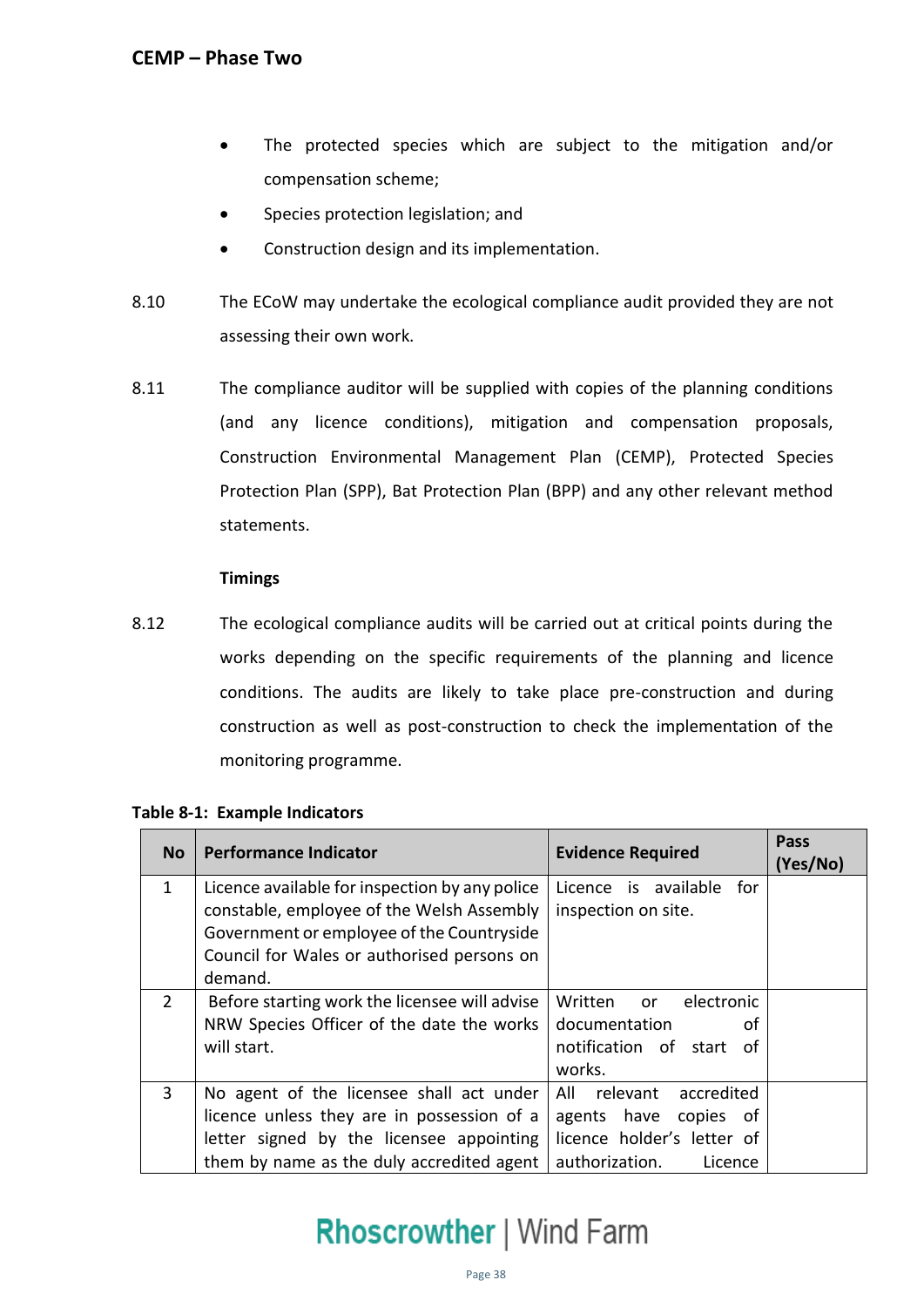| <b>No</b>      | <b>Performance Indicator</b>                                                                                                                                                                                                                                                   | <b>Evidence Required</b>                                                                                                                                                                                                                                                                                                                            | <b>Pass</b><br>(Yes/No) |
|----------------|--------------------------------------------------------------------------------------------------------------------------------------------------------------------------------------------------------------------------------------------------------------------------------|-----------------------------------------------------------------------------------------------------------------------------------------------------------------------------------------------------------------------------------------------------------------------------------------------------------------------------------------------------|-------------------------|
|                | of the licensee for the purposes of this<br>licence, and shall carry with them the said<br>letter and a copy of this licence and shall<br>produce them to any police constable or<br>employee of the Countryside Council for<br>Wales or other authorised person on<br>demand. | holder's letter is available<br>for inspection.                                                                                                                                                                                                                                                                                                     |                         |
| 4              | A suitably experienced licensed ecologist will<br>be appointed and retained during the life<br>time of this licence to provide on-site advice.                                                                                                                                 | Letter, contract or other<br>document outlining the<br>of<br>appointment<br>an<br>Ecologist<br>Log<br>(end<br>of<br>project)<br>shows<br>that<br>Ecologist<br>has<br>been<br>retained during lifetime of<br>licence.                                                                                                                                |                         |
| 5              | Prior to the start of any works on site, all site<br>workers will be inducted by the Project<br>Ecologist. This induction will cover the legal<br>status of the species, the method of working,<br>and action to be taken if protected species<br>are encountered.             | Copy of documents from<br>ecological<br>induction,<br>showing<br>content<br>of<br>induction.<br>List of induction attendees.                                                                                                                                                                                                                        |                         |
| 6              | Preparation and implementation of the bio-<br>security risk assessment                                                                                                                                                                                                         | risk<br>Bio-security<br>assessment is available for<br>inspection.<br>Log of implementation of<br>bio security measures is<br>available for inspection.<br>Log shows that bio security<br>measures<br>have<br>been<br>implemented<br>Field observation shows<br>that physical evidence of<br>bio security measures is<br>available e.g. foot washes |                         |
| $\overline{7}$ | of<br>Implementation<br>mitigation<br>and<br>compensation measures including:                                                                                                                                                                                                  | Log of implementation of<br>mitigation<br>and                                                                                                                                                                                                                                                                                                       |                         |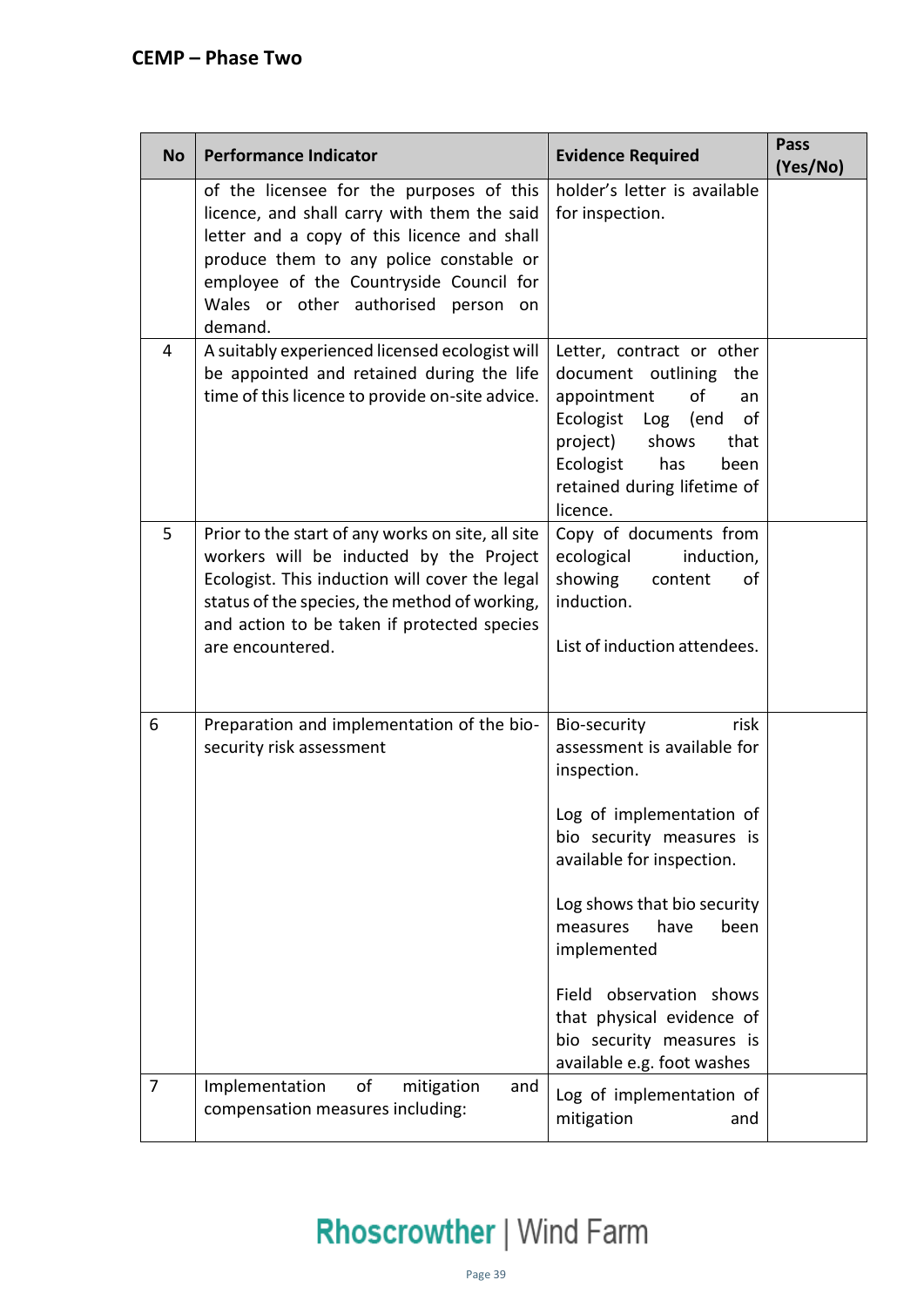| <b>No</b> | <b>Performance Indicator</b>                                                                                                                                                                                                                                                          | <b>Evidence Required</b>                                                                                                                                                                                                                                                                                          | Pass<br>(Yes/No) |
|-----------|---------------------------------------------------------------------------------------------------------------------------------------------------------------------------------------------------------------------------------------------------------------------------------------|-------------------------------------------------------------------------------------------------------------------------------------------------------------------------------------------------------------------------------------------------------------------------------------------------------------------|------------------|
|           | Installation and correct setting of the<br>$\bullet$<br>curtailment system for T5 (and any<br>other turbines fitted with SMART<br>curtailment) to protect bats.<br>Records of periodic inspections for<br>otters and badgers as required by the<br>relevant species protection plans. | compensation measures is<br>available for inspection.<br>Log shows that mitigation<br>and<br>compensation<br>have<br>been<br>measures<br>implemented<br>Field observation shows<br>that physical evidence of<br>mitigation<br>and<br>compensation measures is<br>available e.g. presence of<br>bat roost features |                  |
|           |                                                                                                                                                                                                                                                                                       |                                                                                                                                                                                                                                                                                                                   |                  |
|           |                                                                                                                                                                                                                                                                                       |                                                                                                                                                                                                                                                                                                                   |                  |

### **Audit Reports**

- 8.13 The compliance auditor will produce a report following each inspection. The compliance audit reports will include information on:
	- The background to the site and project;
	- The scale of the project (e.g. extent);
	- • An indication of compliance/non-compliance with proposed mitigation and compensation;
	- • A table of performance indicators based on the proposed mitigation and compensation; and
	- A series of recommendations as regards the findings of the compliance audit.
- 8.14 In addition to the client, the report will be distributed to:
	- Natural Resources Wales (NRW);
	- Pembrokeshire County Council; and,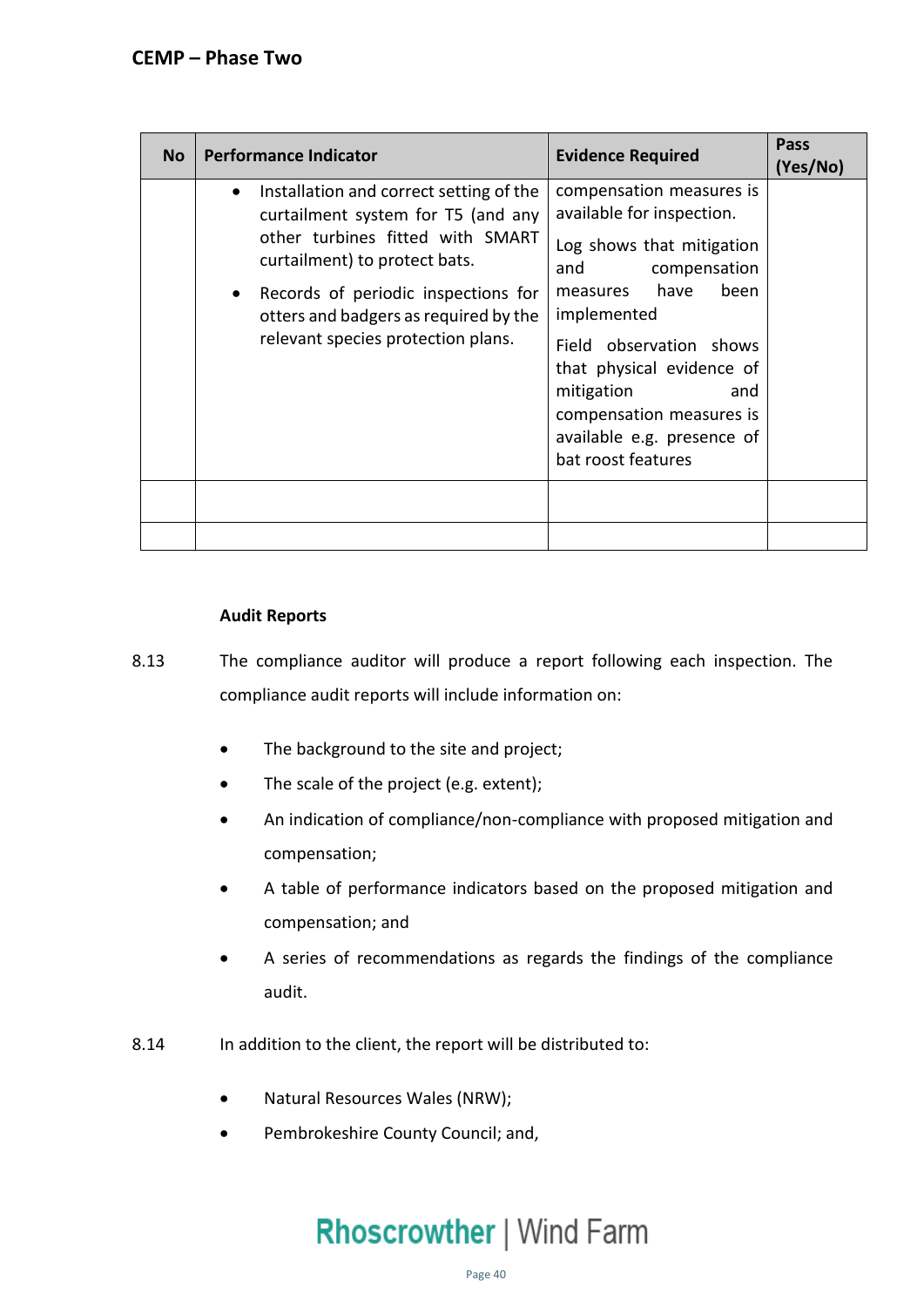• The project web site.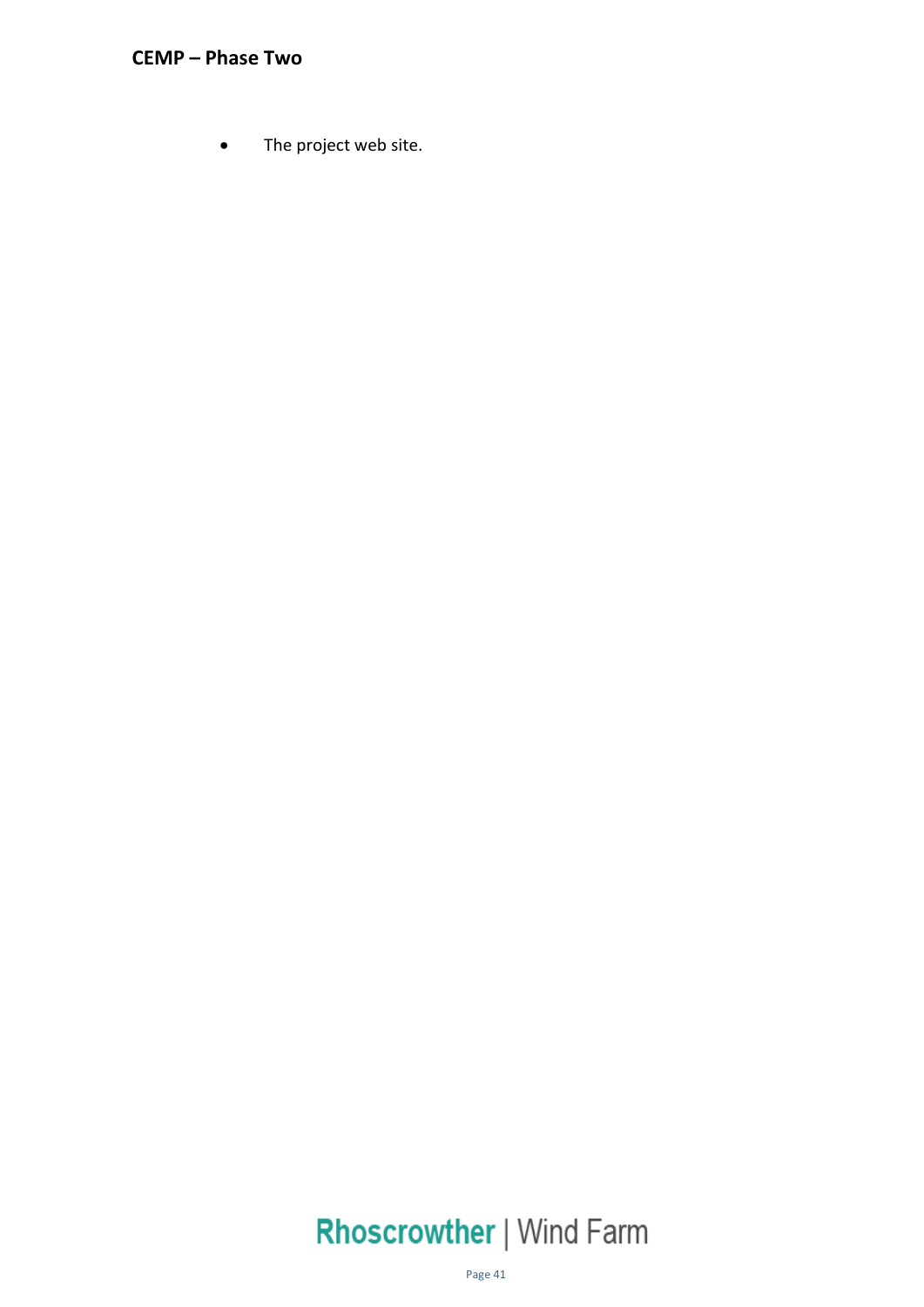### **9 PROJECT BIOSECURITY**

- 9.1 At the beginning of the project the ECOW will carry out a risk assessment to ensure that adequate controls are in place to manage the risks associated with plant and animal diseases, invasive and alien species. The risk assessment will consider those threats that are deemed to present a risk at the time.
- 9.2 Risk assessments shall be carried out monthly or whenever a new threat is identified.
- 9.3 Compliance with the control measures will be subject to the ecological compliance audit.
- 9.4 Relevant guidance from Defra and NRW will be followed. In particular, all plant and equipment to be used on site will be washed and disinfected before arriving on site to remove all soil. On arrival there will be a visual inspection of the machine to verify it has been cleaned effectively. Any plant or equipment failing the inspection will be returned to the hirer for proper cleaning.